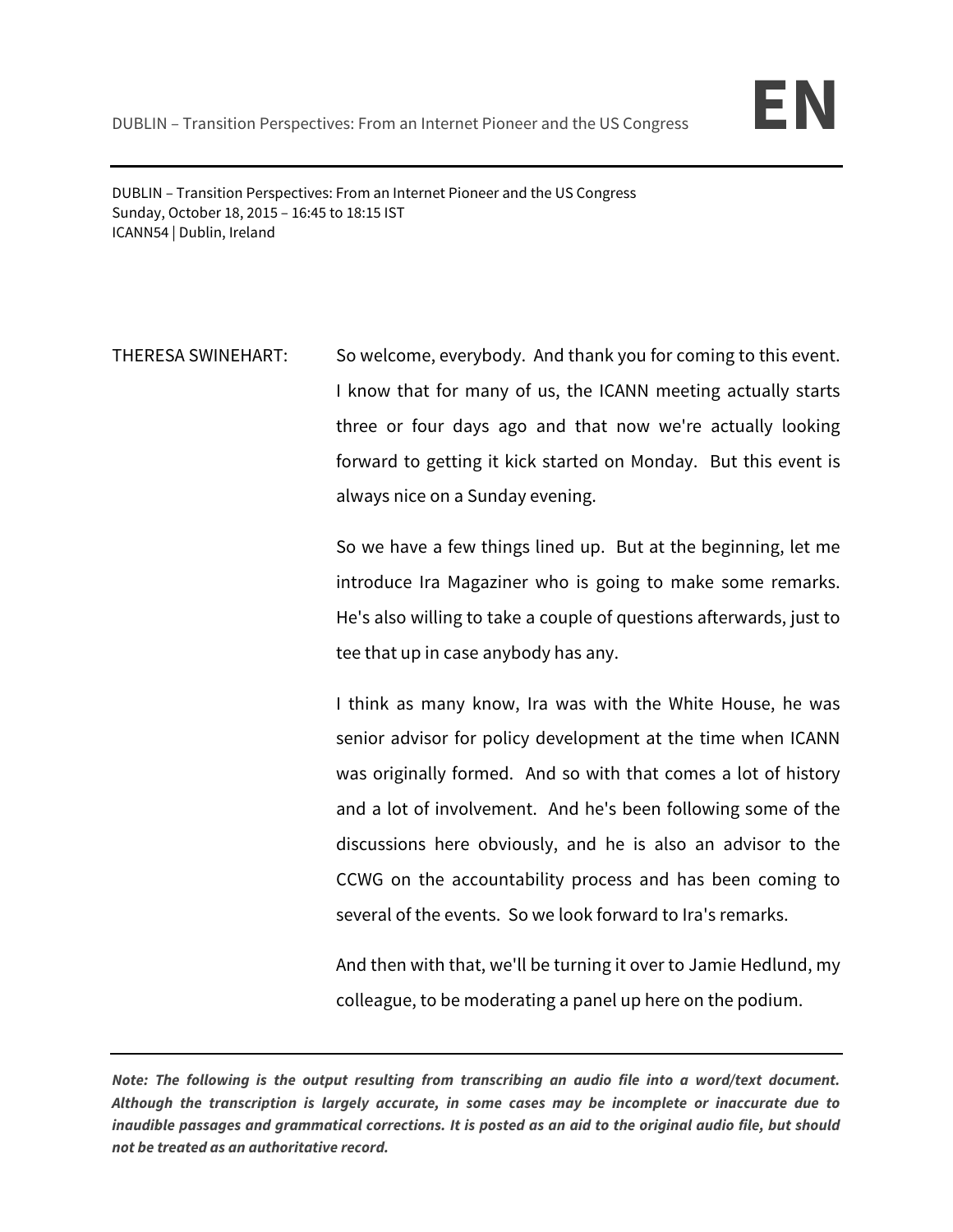So, Ira, if I may.

IRA MAGAZINER: Thank you. I thought I would start by recounting my first encounter with Ireland which occurred 12 years before I ever set foot in Ireland.

> I was a student at Oxford. I was a scholar in the fall of 1969. And during my first week in classes, I noticed that there were two very imposing large men in perfectly tailored business suits who were following me around. They were there in the morning when I left my dorm. They were there when I came out of every class. And they were sort of walking about 50 feet behind me.

> And, finally, after this had gone on for a number of days, I started to try to approach them. And they moved away very quickly and I couldn't catch them.

> The next morning I came out of my dorm and there was a car waiting and these two men came out. And they put their hands on either of my shoulders and said, "Get into the car." Now I'm a 21-year-old kid at the time. And then they showed me the badge that said they were from the special branch of the police force in the U.K. which is equivalent, I guess, of our FBI in the United States. So I got in. I had no choice. I was thinking, what do I do? I had been involved in the some civil rights demonstrations in

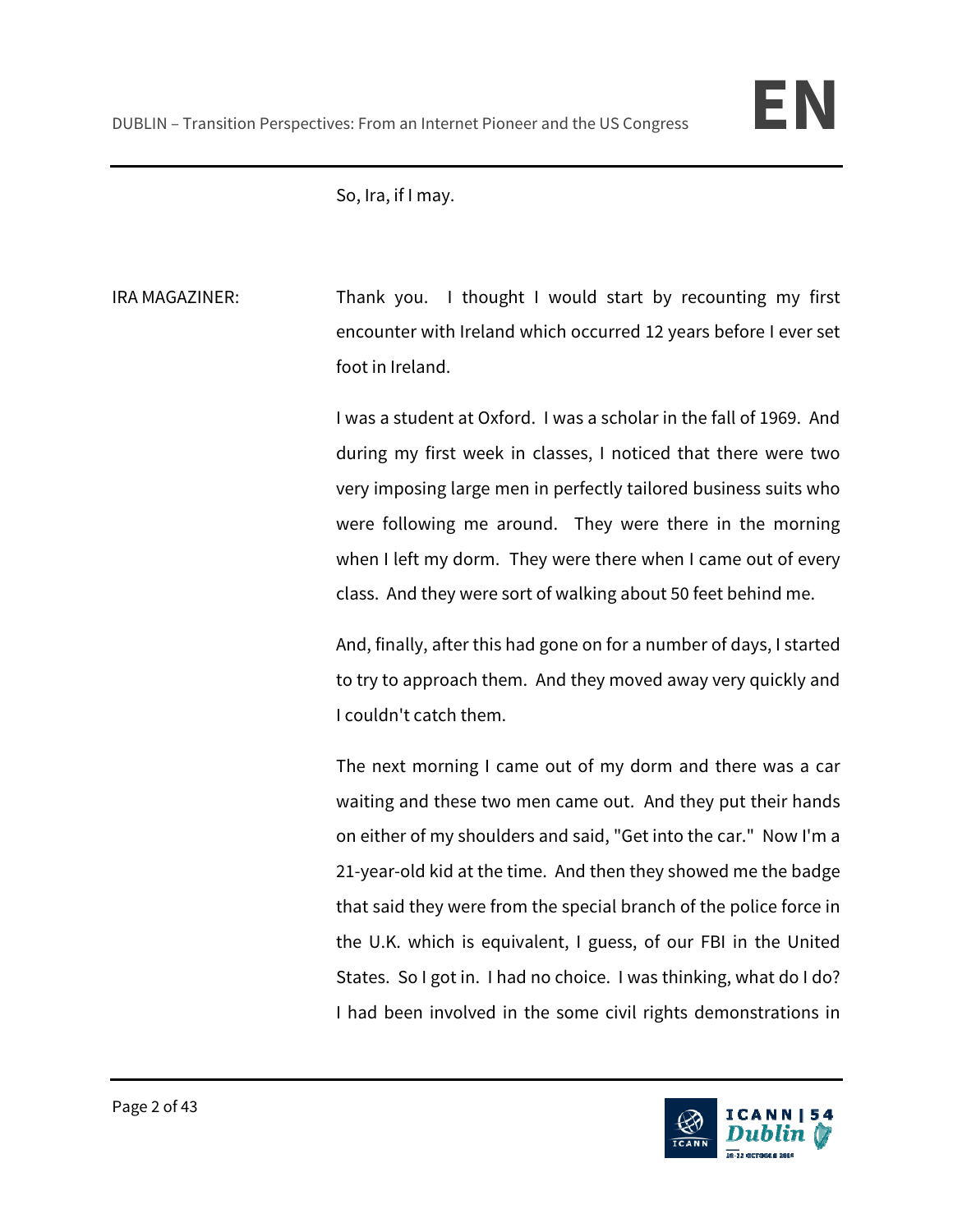the United States and so on, but I couldn't figure out what they were doing.

They took me to a room, an interrogation room. And somebody else came in the room and banged the table and said, Where's the printing press? And I kind of looked and said, What printing press? I don't know what you are talking about.

And then the other one said, You are not getting out of here until you tell us where the printing press is.

Finally, to make a long and very difficult day short, it turned out that somebody at Oxford University had noticed but had misread something. At the time, the Irish Republican Army had conducted some bomb blasts in London. So there was a heightened state of security in London. Somebody had reported that there was somebody getting mail to "IRA Magazines."

[ Laughter ]

So they, basically, thought that I somehow was publishing an R.A. magazine and inciting people to explode bombs.

And when I told them, No, no, you got it wrong, my name is Ira Magaziner. Has nothing to do -- at first they didn't believe me, I guess. It's not a common name. But, anyway, that was my first experience.

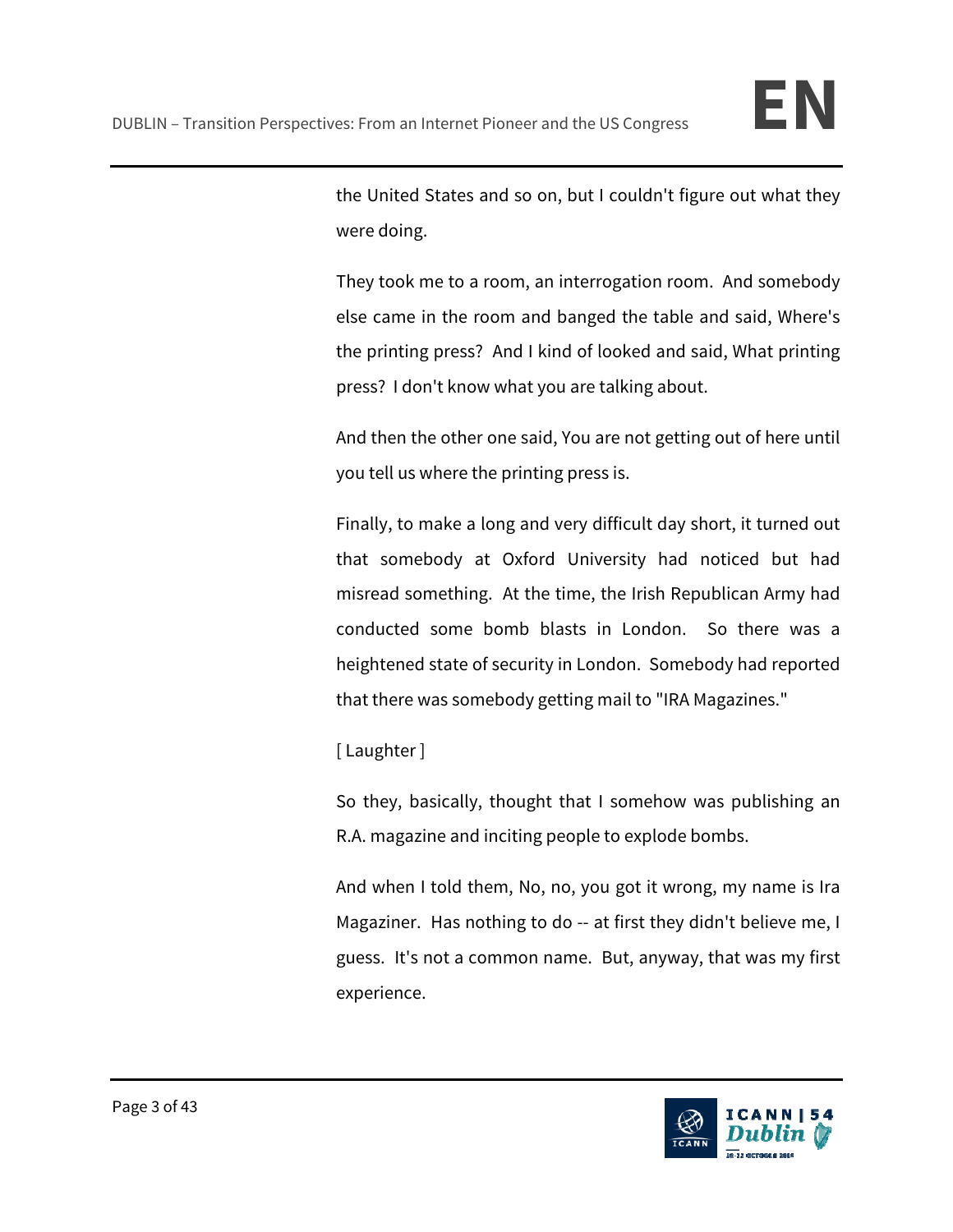I tell that story because when I think back to those days -- it wasn't that long ago -- what was the mode of communication? It was typewriters that if you made a mistake on a letter you had to put a little piece of white chalk in there and type over it to sort of correct your mistake. There was not even electronic typewriters.

There was IBM 360s which, you know, took forever to do whatever you do with them. And there were mimeograph machines and printing presses. And that was it. And if I look ahead then 20 years from then, we began to have personal computers. And then we had the Internet a couple years later.

And the changes -- and there wasn't even printers in the days when I went to college.

Now, if I look at the changes since the mid '90s when we did our initial work, they are as dramatic as the changes that took place from the mimeograph machines to the Internet. And what I want to just really -- and I did this at the Singapore meeting when we first kicked off these processes, but let me do it again - that President Clinton had asked me to head a cabinet task force in 1995 to figure out what he could do if he were to be re-elected in 1996, which he was, to help keep the good economy going.

And we had a list of about eight things to look at. And at the end of the first couple of weeks, we decided to focus completely

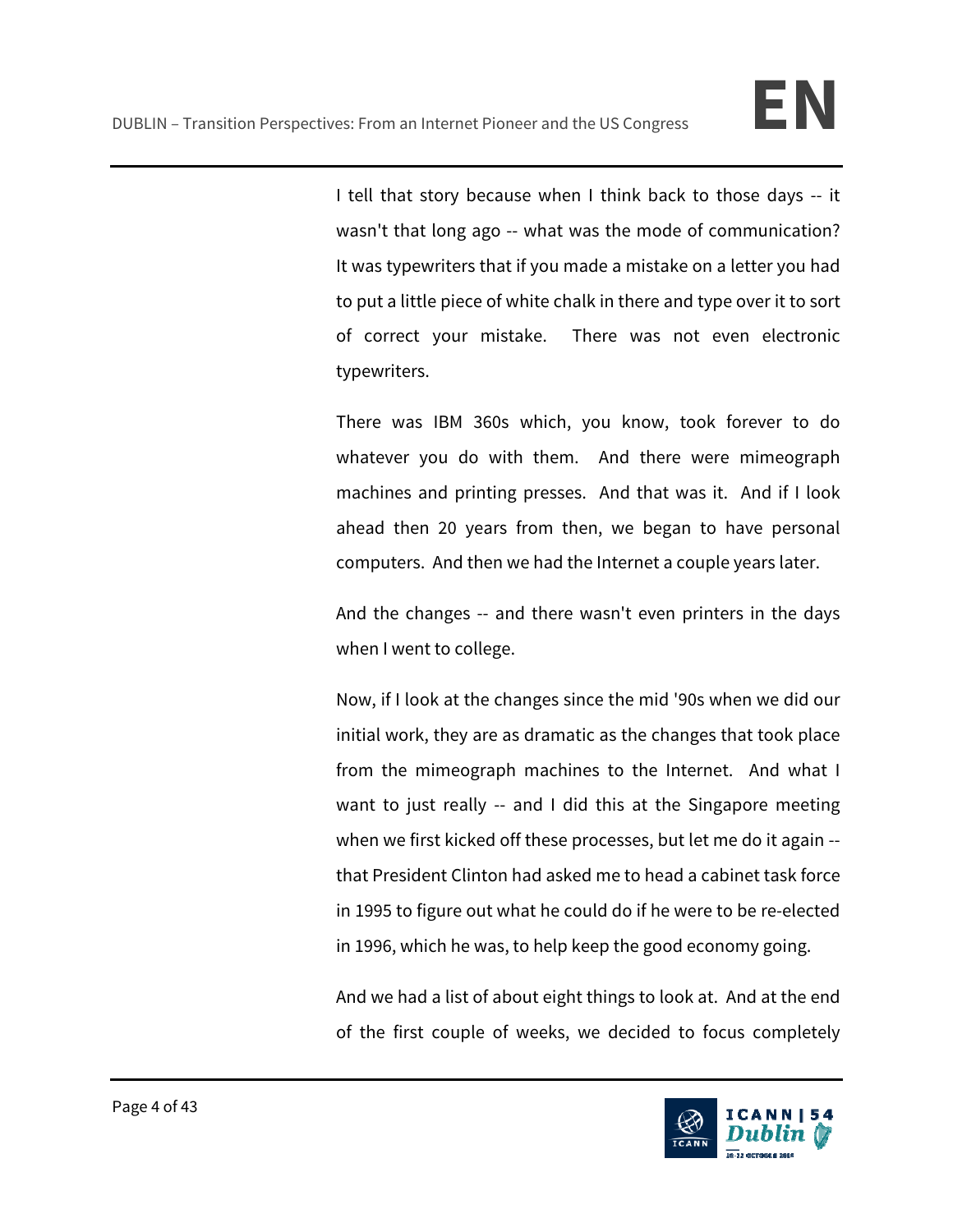differently. We said, Look, if you look at economic growth and what fuels economic growth long-term, it's new technologies that spur new whole industries.

And the Internet, which had -- you know, the World Wide Web was only a couple years old at the time. But the Internet offered the promise of stimulating the global economy in a way that nothing had. And then beyond that, we also identified the sequencing the human genome and the impact that could have on biotechnology and then also renewable energy as three major technology areas. But the Internet we felt was coming along first.

And that if we could put in place a set of processes that made it market friendly for the Internet to develop, for people to invest and a set of agreements globally that made it friendly, the Internet to take off as a commercial medium, we felt we could really help stir the economy. And we wrote a report called the emerging digital economy which predicted that the digital economy could grow at ten times the rate of the regular economy, or at about 30 or 35% a year.

But what I also found -- and the President and the cabinet said, Go ahead and try to do that. That sounds like it's worth doing.

And when I first started within my first week or two in the job, I got phone calls from a whole group of people. And among those

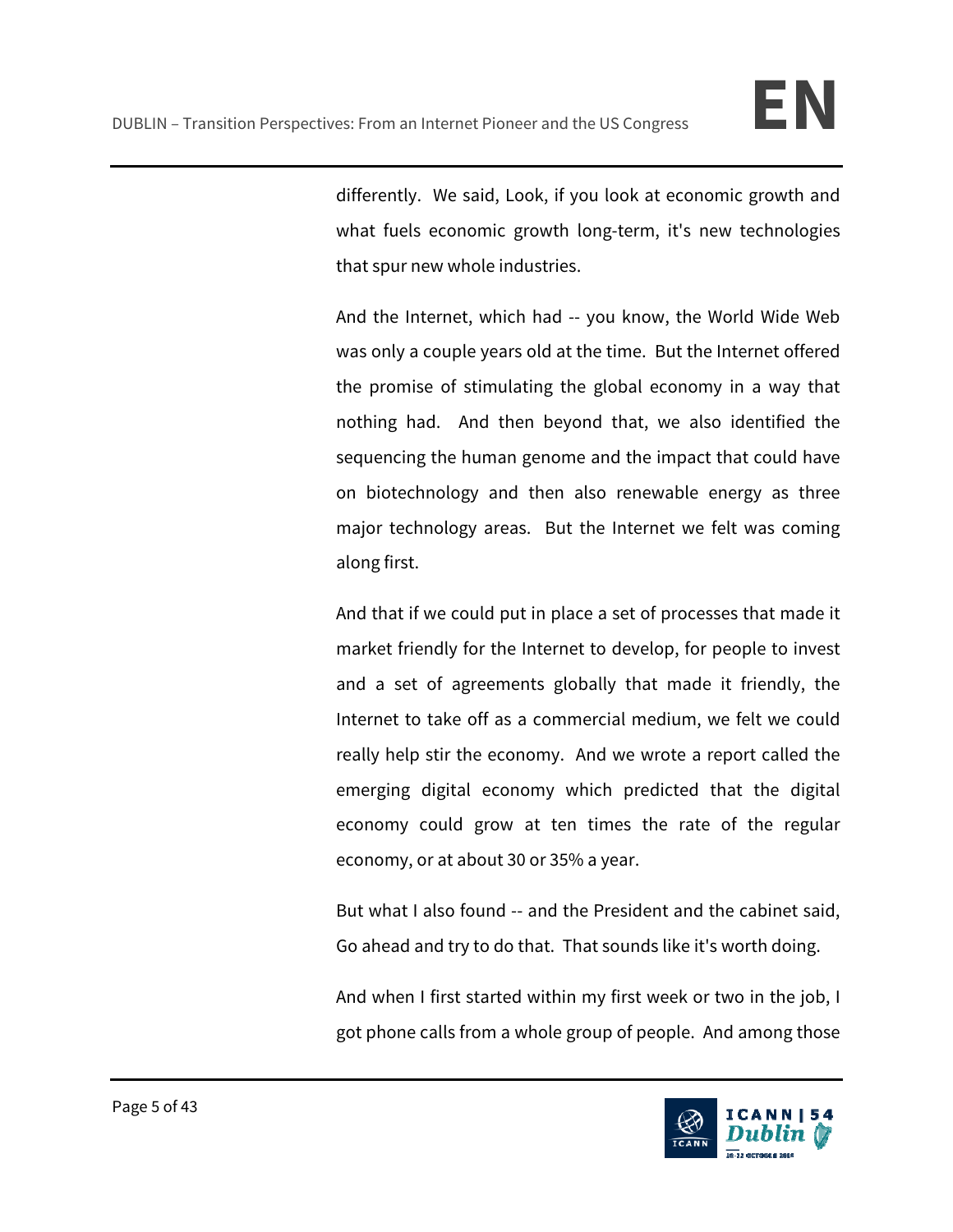phone calls, the head of the Defense Advanced Research Project Agency in the United States, called DARPA, called and said, Look, we're letting the contract to a guy at the University of Southern California to coordinate the numbering system of the Internet, the IANA. And we want out of it. There's lawsuits. And the head of the University of Southern California, the President of the university called and said, We don't want any part of this anymore. We're being sued by five different groups. In fact, when we looked at it, there are over 50 lawsuits working their way through courts all around the world challenging the way the Internet handed out names and numbers.

And the Commerce Department was then letting out the contract for domain names to a company called Network Solutions, which was later bought by VeriSign. And Network Solutions, the heads of that company, didn't like -- nor were they liked by Jon Postel who ran out at USC. They weren't talking to each other.

And then all these lawsuits were going on. And I got visited by a number of companies who said, look, we would like to invest in the Internet. We think there is real potential there, but there is just no predictable environment for it. And so at that point, we then formed a framework for a global electronic commerce report. And within the course of about a year and a half, we negotiated a number of international treaties with E.U., Japan,

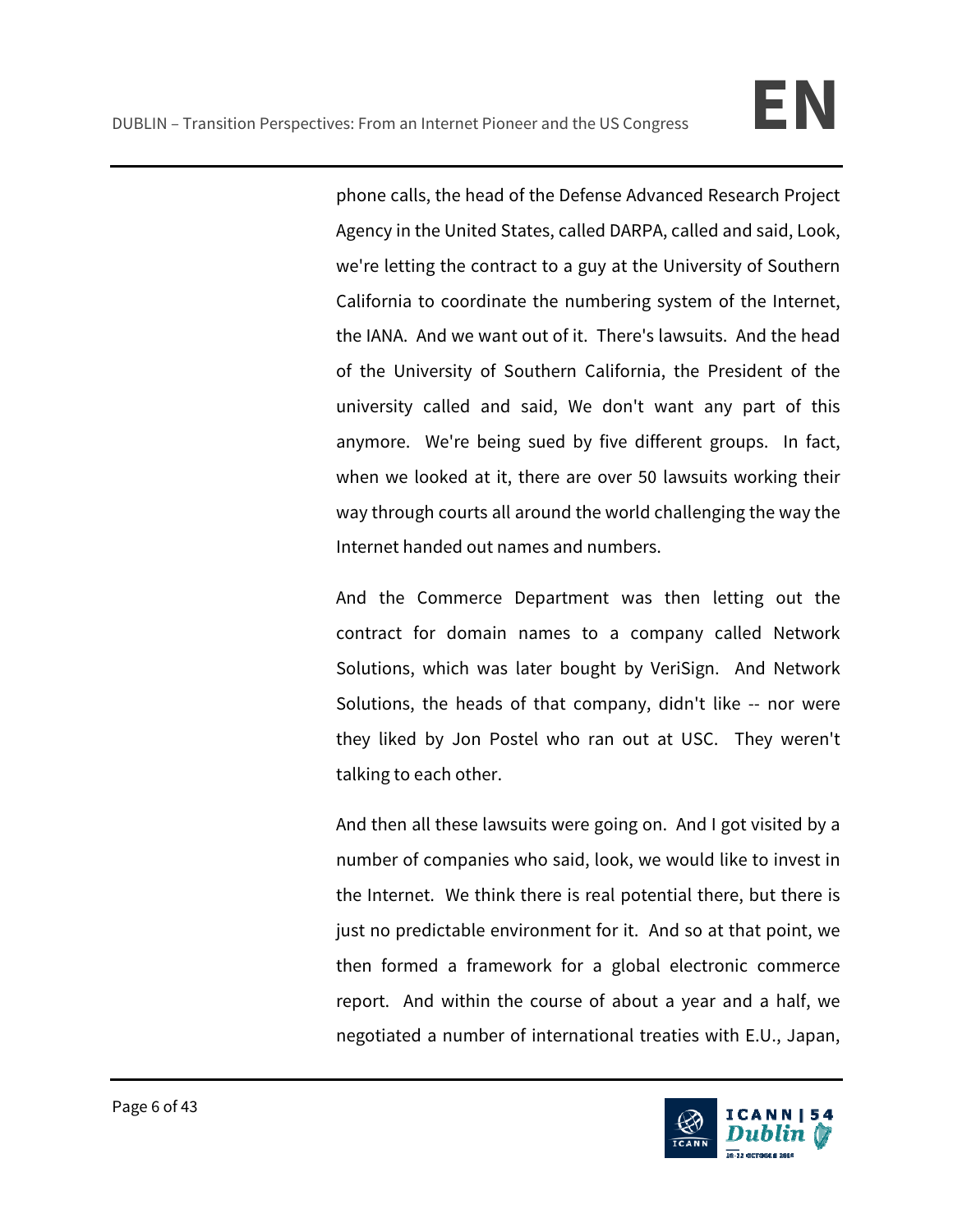Australia, and others to keep the Internet free of tariffs and also to protect copyrights on the Internet and also to recognize digital signatures as being legal in all of the countries in a common format.

And we also passed major pieces of legislation in the U.S. Congress to allow for the Internet to take off, the Internet Tax Freedom Act, so we kept taxation off Internet commerce. We passed something that allowed for Internet telephony not to be regulated by the Federal Communications Commission so that Internet telephony could grow up in a market-driven way.

Passed legislation to protect the copyrights and ratify the treaties for digital signatures.

And it was a time in Washington, I would say, that was as partisan and divisive as the time we have today. In fact, there had been a government shutdown in a dispute between the White House and Congress and -- the Republicans in Congress. It was leading up to an attempt to actually impeach President Clinton by Republicans in Congress. So it wasn't exactly the friendliest environment.

But we managed to keep the Internet legislation out of that politics. And every bill we sponsored had leading Republican support as well as Democratic support. Newt Gingrich, who is a leader of the House, Republicans; a guy named Chris Cox on the

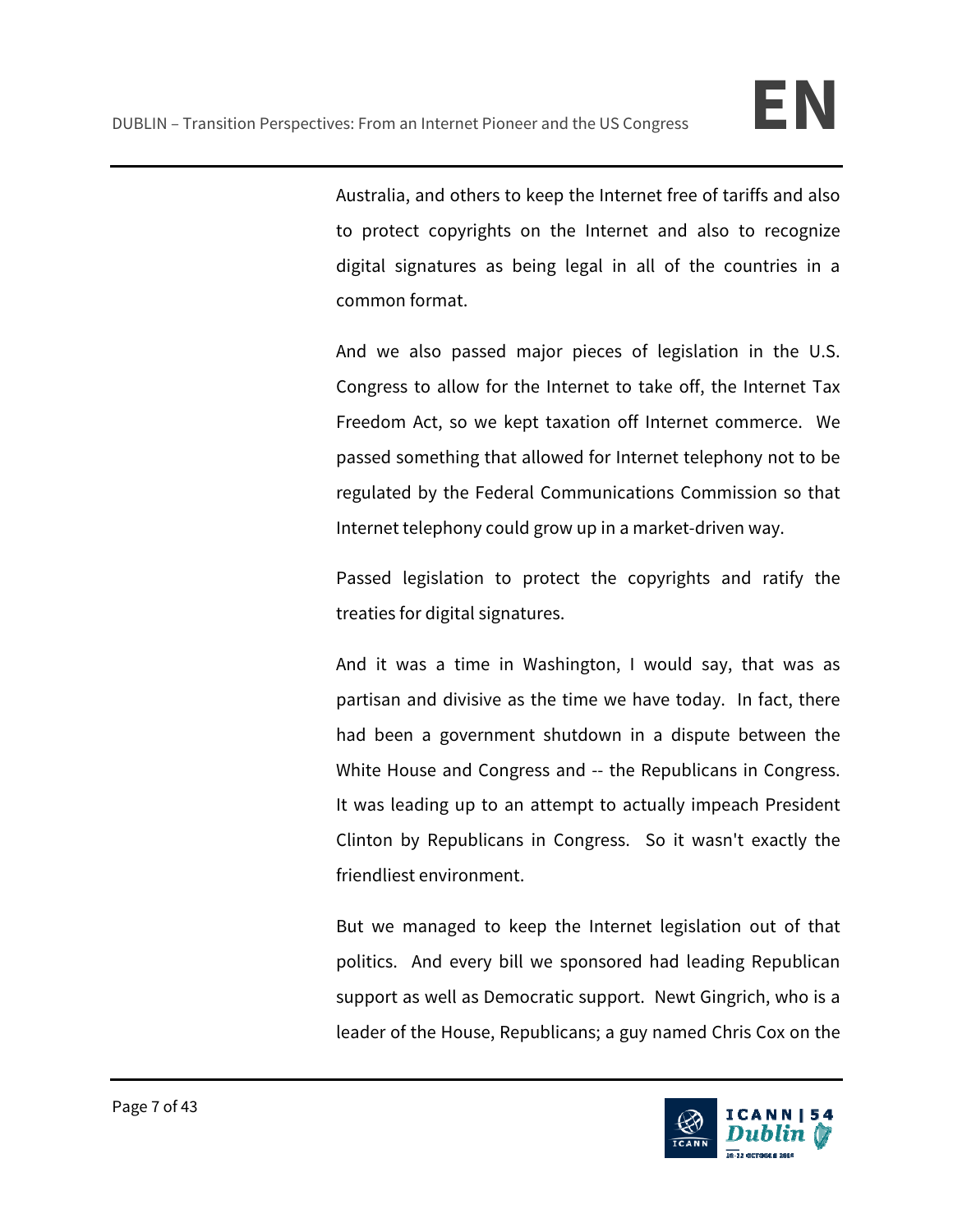tax committee; in the Senate, Orrin Hatch who was involved with copyrights; and Spencer Abraham who was involved with digital signature and so on. And every vote we had passed with 70 or 80 votes in the Senate out of 100 and 2/3 in the House.

And so we were successful in getting this done. And we kept it under the radar. In fact, we even asked President Clinton not to talk about it in his speeches or in the State of the Union speech because if he did, we feared it would become partisan, that people would feel they had to attack it; that he shouldn't take credit for this. It should be something done across the whole government. And it worked.

And at that time, we also went through the process to form what eventually became ICANN because we needed a vehicle that could be global. And, remember, at this time, there were more people on the Minitel in France, which was a local French version of connectivity, than there were in the whole Internet globally. So the Internet was still very small.

But we felt that there needed to be some market-driven quickly moving vehicle that could embody the marketplace and the multistakeholders in the Internet but be recognized by governments so that legally they could withstand legal challenges to what they were doing.

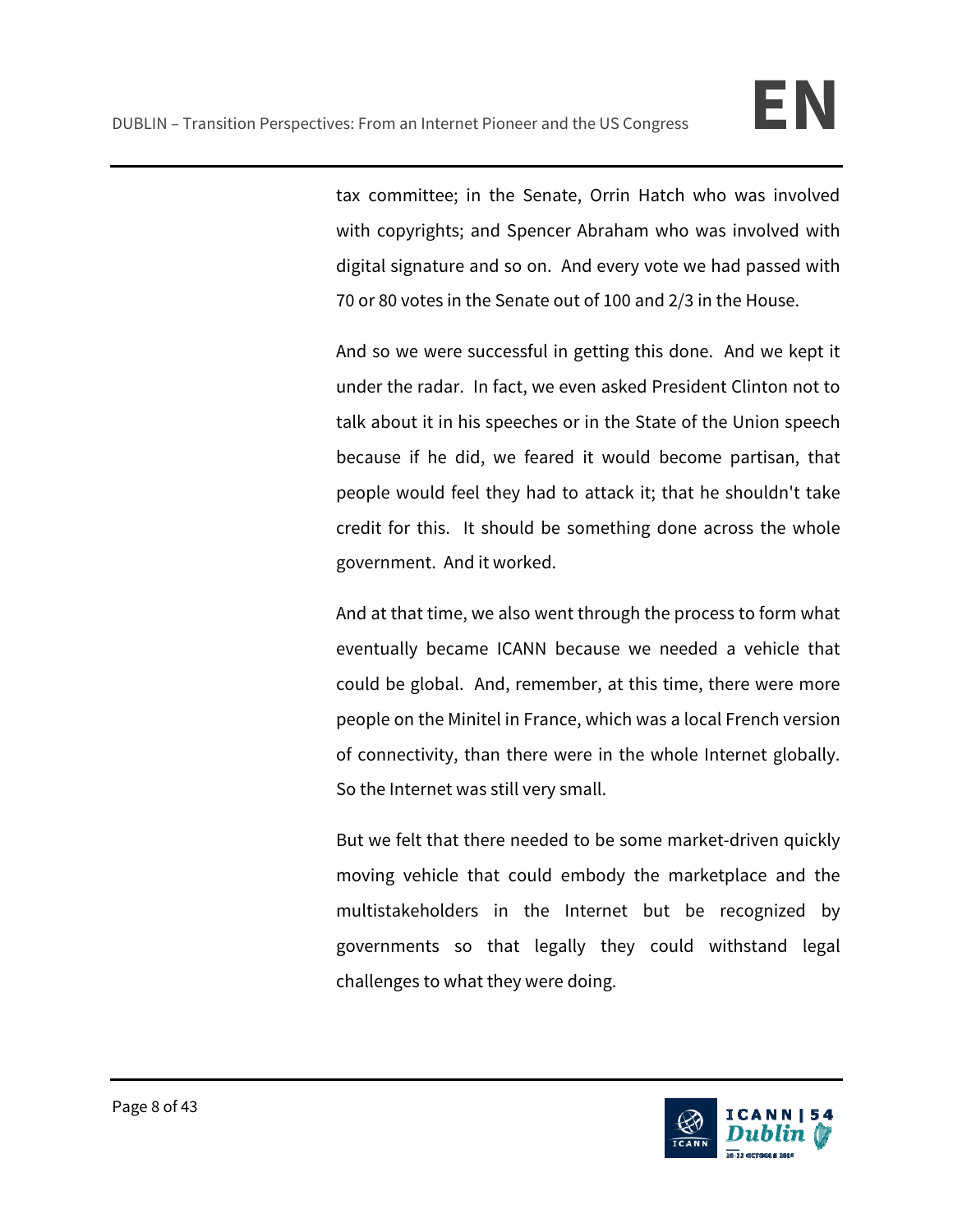And after comment process and so on, in a year and a half, ICANN was born from that process. And it was the first of its kind organization in the world where you had a private non-profit organization recognized by governments with governments playing an advisory role.

Now, we did that because we felt that even though we were supporters of the United Nations overall that the Internet needed to be market driven. It needed to be bottoms up. It needs to be democratic. And it needed to move quickly.

And even though it may seem to you that the processes that you're going through to make decisions on the transition are slow, the typical decision-making at the International Telecommunication Union takes about eight to ten years. So if you are taking a year and a half, that's pretty fast compared to normal global decision-making.

And so we felt that the Internet would be better driven as a multistakeholder model, market driven, than to have it be a multigovernmental body. And also we felt that governments weren't the only stakeholders here. So while governments were crucially important and should be at the table, they shouldn't be the only ones at the decision-making table. So that's how all this was born.

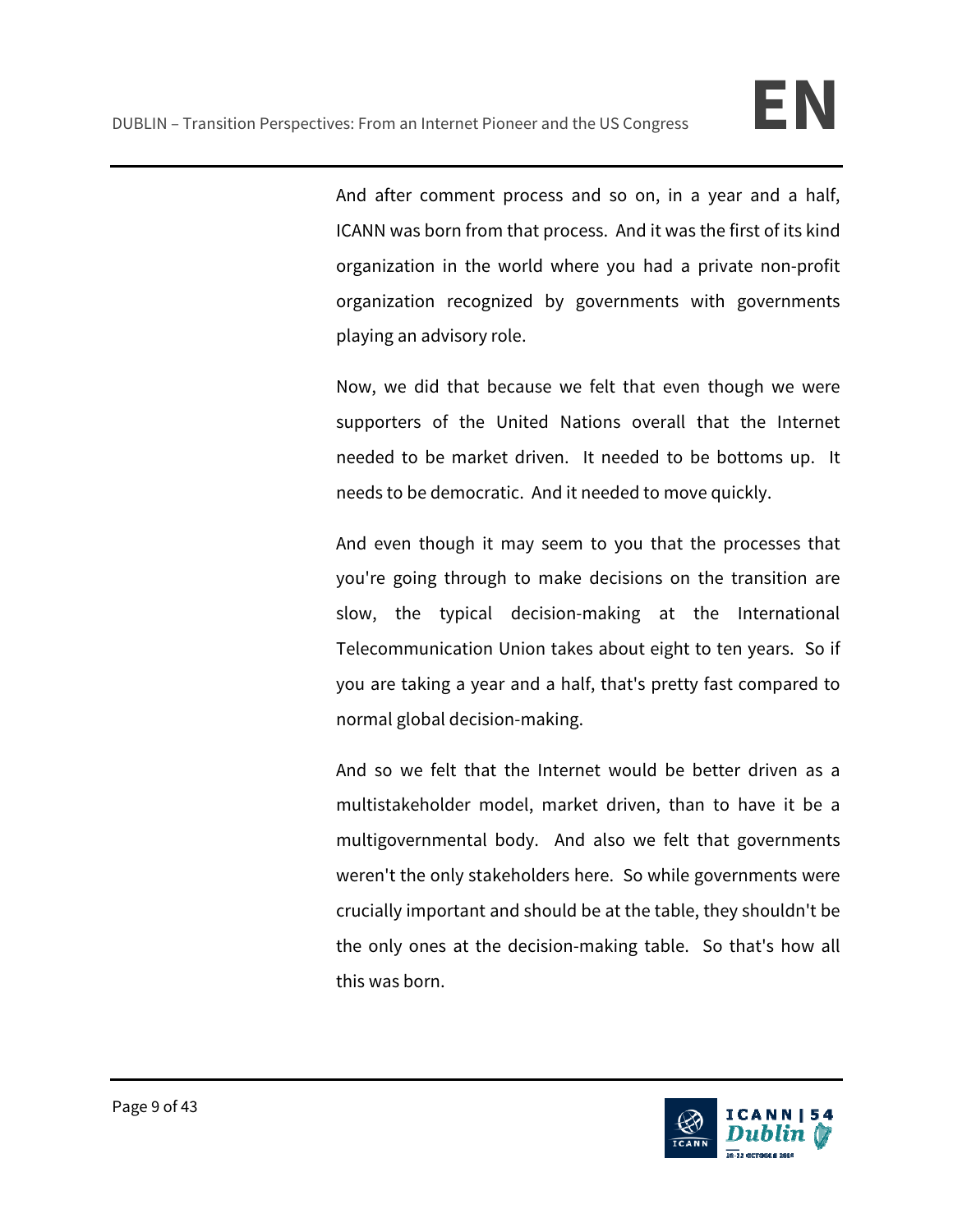And ICANN started. And if I look back again as somebody who then went out of it because I felt that having been behind the creation of it, it would be wrong, it would be like a conflict of interest to try to stay involved. And so I pulled back and did other things with my life.

But as I look back now on the history of it and I started to become involved again in Singapore when this process first started -- because we had originally recommended that eventually the U.S. government should give up its stewardship and that the community as a whole should hold the ultimate accountability. That was the recommendation we made back in 1998, although we recognized it couldn't happen immediately. It would have to take time for ICANN to prove itself and become strong.

Now, if we take a look at this from somebody as a layperson, look what's happened to the Internet, right? I mean, the numbers of users have gone up orders of magnitude: Numbers of domain names, numbering, hundreds of languages, WiFi, global devices. Now we are getting to the Internet of Things. And remarkably, remarkably, you never read something about the Internet failing technically to accommodate all that unbelievable growth and all that diversity.

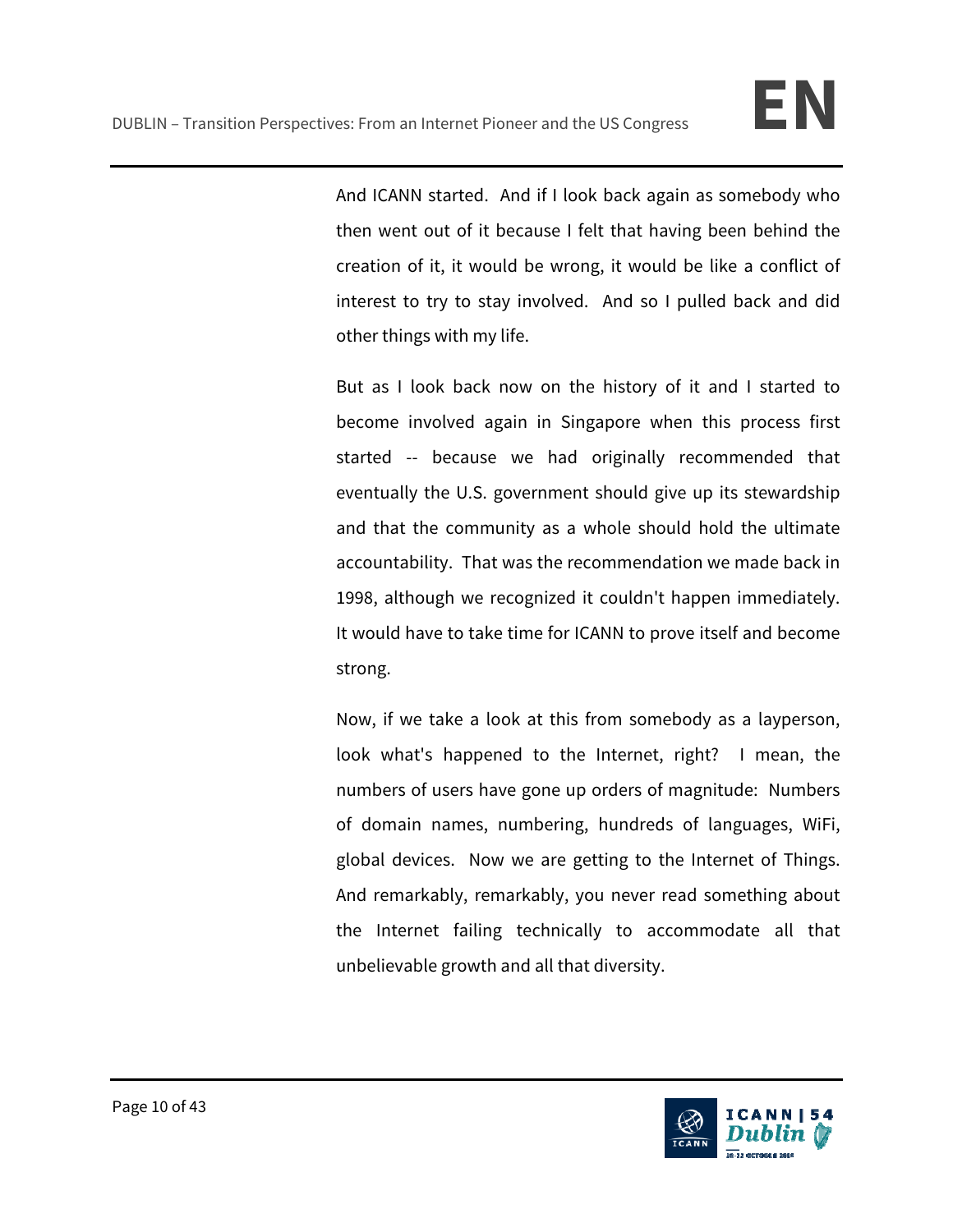You never read about it. Why? Because of the people that are attending this conference and the people that preceded them. The people that run the basic activities, the technical activities and technical coordination of the Internet, have been able to keep up with all these amazing changes that have occurred and all this amazing expansion. And the Internet continues to run seamlessly. That's remarkable in the space of 20 years. And ICANN (inaudible) in 17 years. It's remarkable that this happened.

So let me just conclude what I wanted to say by saying I've observed this process now for the past 18 months or so and I'm very optimistic now. As often with consensus-making processes, it's had its ups and downs and people yell at each other. The Internet community is not known for shy people. And so, you know, there's a lot of strongly held views, a lot of arguments, a lot of distrust. It's also not a community that lacks paranoia at times. So there's a lot of back and forth which has been healthy, I think.

But there has been a bottoms-up process with comments, with lots of people involved and I think it's 98, 99% of the way there now to achieving a consensus.

I think over the coming days, some people who have strongly felt positions, particularly on the accountability issues and so

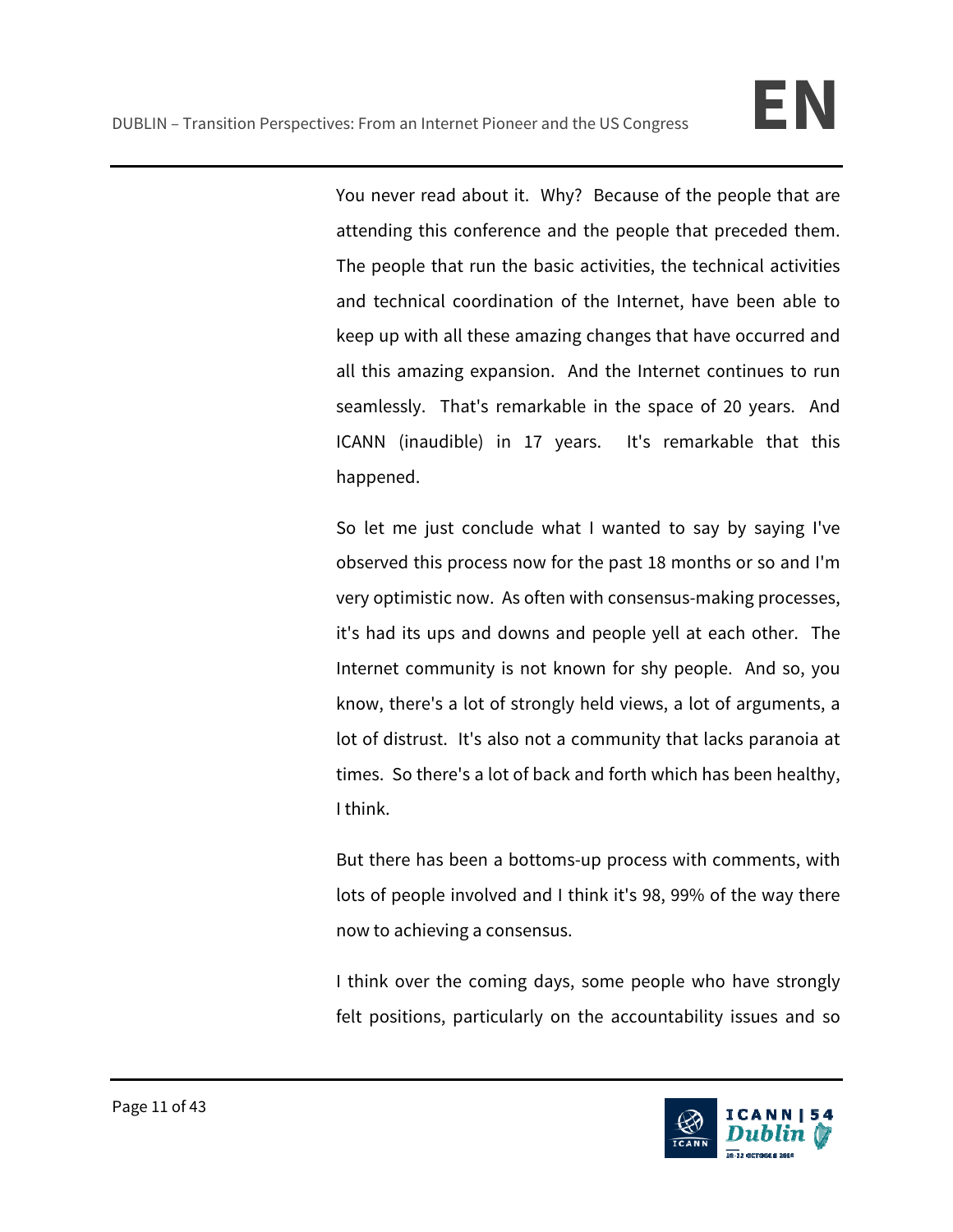on, are going to have to be willing to modify those positions some. But I think if the history of the consensus process holds, they'll do so; and we'll get a common proposal that I hope will come in a matter of days but certainly not too much into the future. And then at that point, the community will write up a good cogent document that it can present to the U.S. government to hopefully follow through in the transition. And the gentlemen who will be coming up to the stage after me will talk a bit about the process from there.

But I'm very hopeful that the consensus is just about there. I congratulate the committee chairs and others who have worked on this. It has been a monumental job to navigate all of this through and get it to this point of consensus. And I think they will finish the job in the coming days. And I'm very optimistic about that.

I'm also optimistic -- I had a very brief chance to meet with some of the staffs. And I'm also optimistic that there is a bipartisan spirit in the U.S. Congress about this. And I'm hopeful that it will avoid the kind of politics that are swirling around and that this will be able to follow through on its merits.

Let me just finish by saying that I think what's happening now is historic. If you look back at the way society's evolved, you know, from going to hunter-gatherer economies to farming and

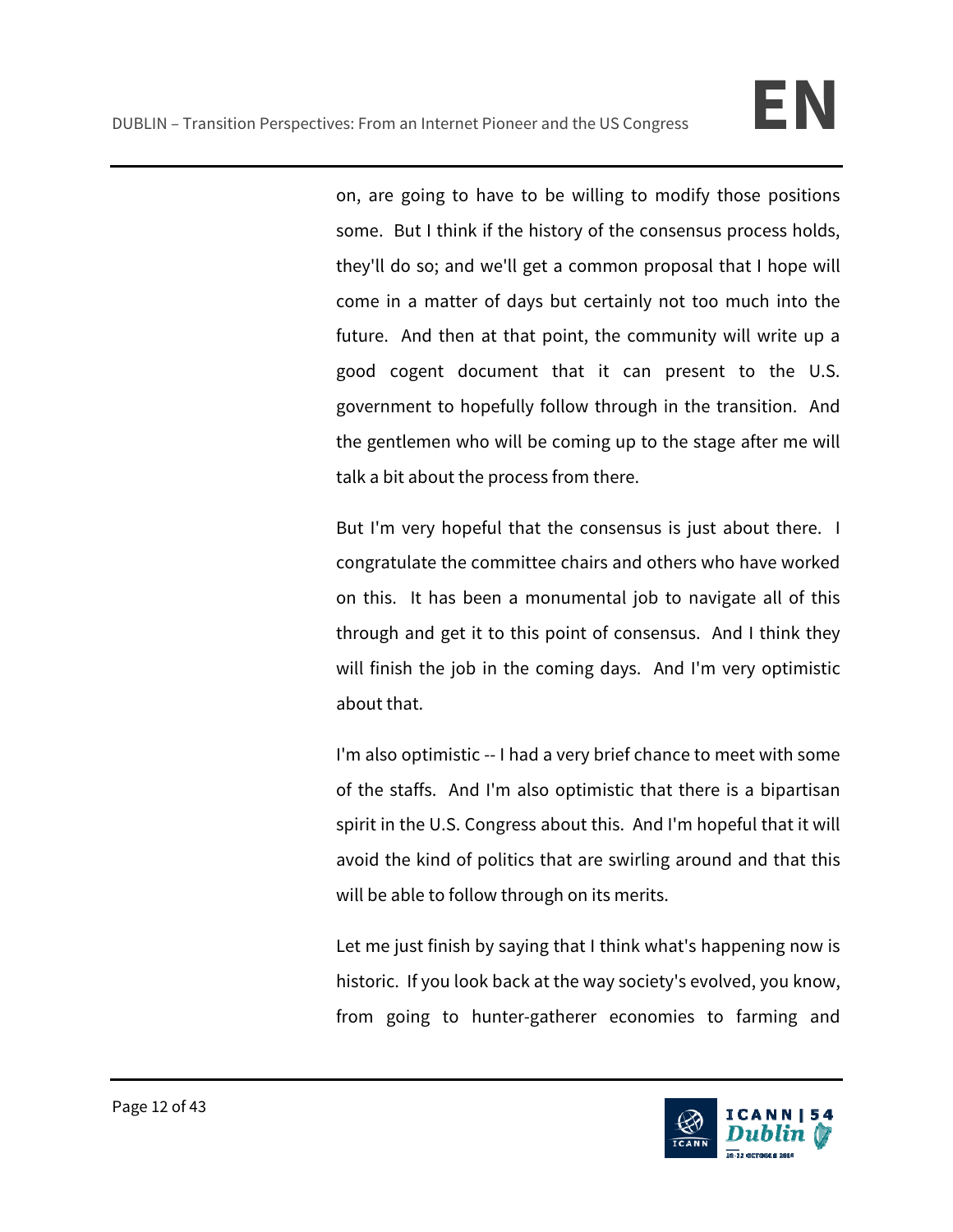husbandry economies, going to industrial economies, those major transitions in human history going back 8,000 years have all been accompanied by changes in governance, changes by the way societies function. And although there's always two steps forward, one step back, you see increasing democratization as being evident at each stage. And you see that progress always has some cost to it but that the technical progress always leads to human progress and human freedoms, increases in human freedom, increases in the ability of people to realize even more human potential.

The Internet revolution that we're going through now is as fundamental as the industrial revolution in remaking human society. And the governance model that you all have been evolving now for the past however many years, 16, 17 years, is going to, I think, form a paradigm for models in the future of how democrat, bottoms-up, multistakeholder processes can coordinate for human good.

And so I think the work you're doing now is historic. I'm history so I'm not going to be involved directly in it. But I congratulate you on the progress you've made. And I urge you to get to that final point of consensus in the coming days and then to follow it through. I think it's a tremendous achievement and something you will always be very proud of. Thank you very much.

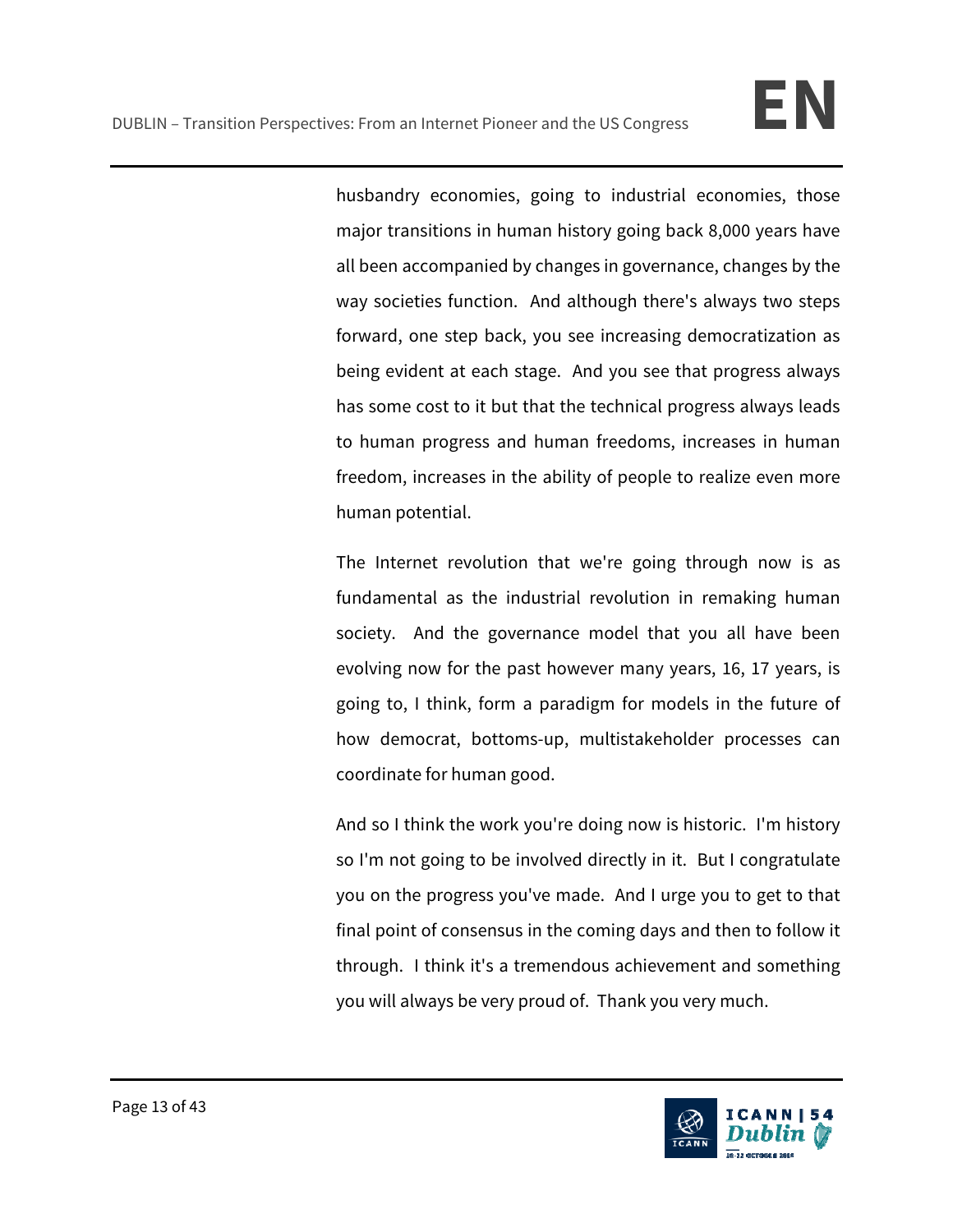# [ Applause ]

I could take a question or two if anybody has it. At the end of the day on Sunday is not always the greatest time for alertness and interest. Does anybody have any questions? Okay.

All right. Thank you very much.

[ Applause ]

JAMIE HEDLUND: All right, thank you. Welcome to the second half of today's program: Perspectives on the transition from Capitol Hill.

> I'm Jamie Hedlund. I'm responsible for ICANN's relationships with the U.S. government. Right now I would like to briefly introduce the panelists, and then we can move quickly to the discussion.

> So immediately to my left is Jeff Farrah, who is counsel to the U.S. Senate Committee on Commerce, Science, and Transportation where he advises Chairman John Thune and Republican members of the Committee on Communications, Technology, and Internet policy.

> Previously, Jeff served as general counsel to U.S. Senator Scott Brown advising on international trade, telecommunications, intellectual property, technology, and sanctions.

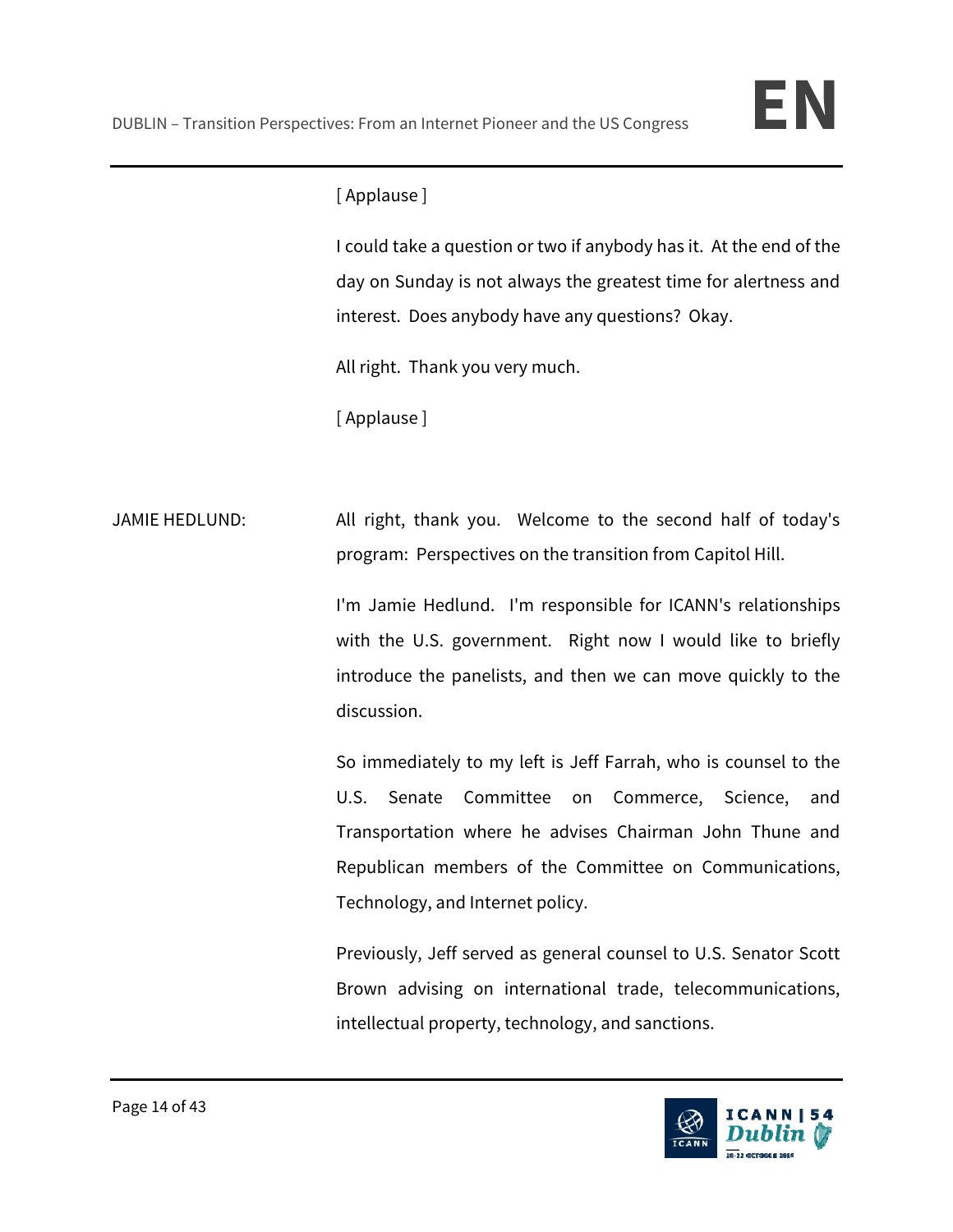Before joining the Senate, Jeff was an attorney at a leading Washington, D.C. law firm specializing on international trade matters.

Next to Jeff is John Branscome. He's senior counsel to the U.S. Senate Committee on Commerce, Science, and Transportation. Previously he served at the U.S. Federal Communications Commission as deputy chief of the agency's Wireline Competition Bureau.

He also previously served as counsel for communications and intellectual property matters for U.S. Senator Amy Klobuchar. Prior to joining the FCC, he worked as associate at a law firm in Washington, Wilkinson Barker Knauer.

Next on the House side, David Redl is chief counsel on the majority staff of the U.S. House of Representatives' Committee of Energy and Commerce. In this role, he is a principal advisor to the chairman as well as the subcommittee chairman on communication and technology matters.

Prior to joining the energy and commerce committee staff, he served as a director of regulatory affairs at CTIA, the wireless association, an international trade association of the wireless communications industry, where his work focused on policy issues involving wireless technology, spectrum, broadband, and regulatory mandates.

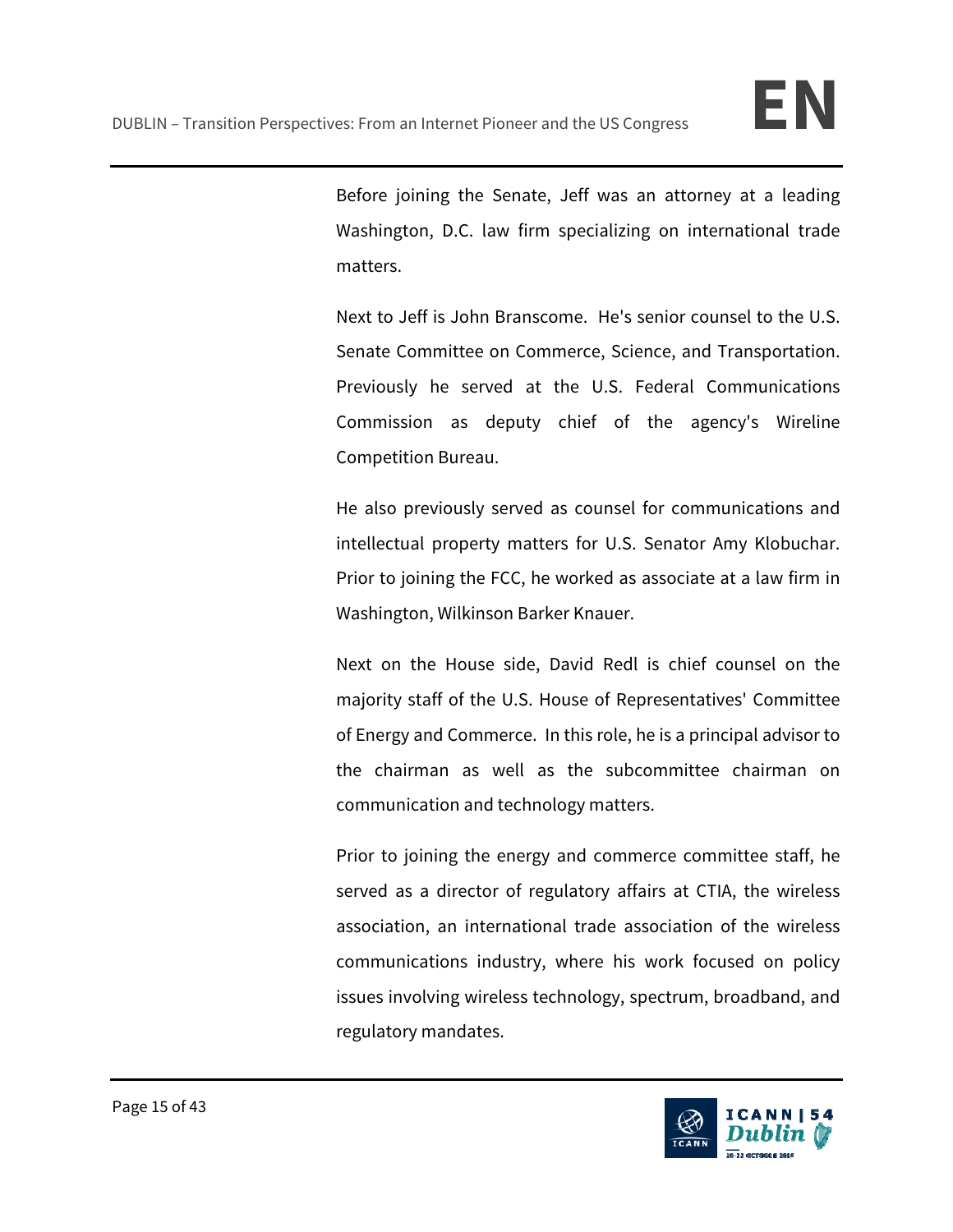Finally, we have David Goldman, who has been the chief counsel for the U.S. House Communications and Technology subcommittee since January 2015. Before that he served as senior legal advisor for FCC Commissioner Jessica Rosenworcel. Prior to serving on Capitol Hill, David served in a number of positions at the FCC, including in the office of former chairman Julius Genachowski.

Before that, he served as a staff law clerk at the U.S. Court of Appeals for the 7th Circuit in Chicago. So those are our panelists.

The format will be as follows. I will ask questions. They will be jump balls. So anyone on the panel can answer them. And if we have time, we'll have Q&A at the end.

All right. So first to talk a little bit about history and background. The first question, why and since when does Congress and your committees care about Internet governance in general and the IANA stewardship transition in particular.

DAVID REDL: I guess I'm happy to lead off. I mean, as we heard from Ira before this, Congress has been involved in Internet governance since the beginning, so it's no surprise that at this juncture when

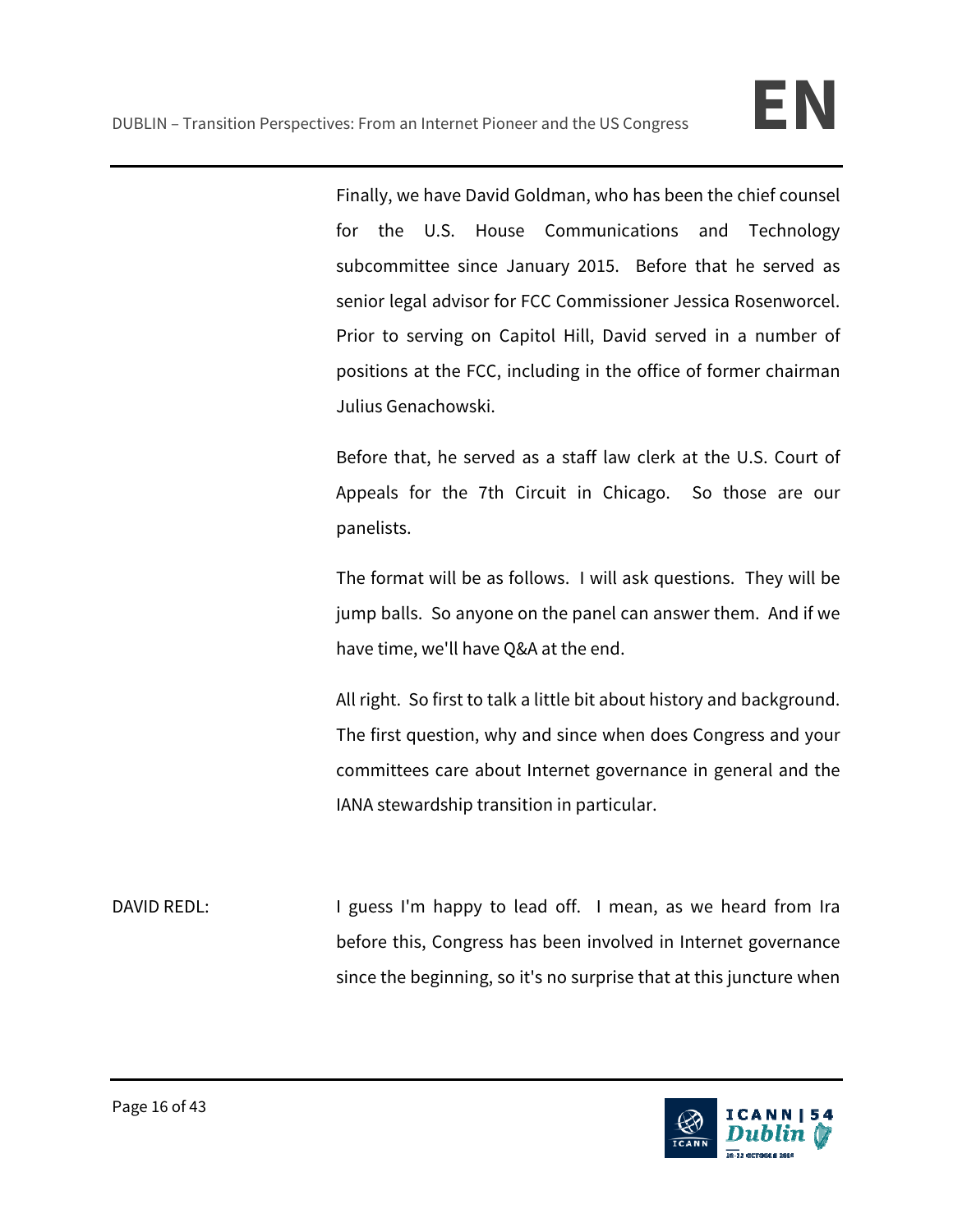

the IANA transition is being considered that we are involved once again.

On this go-round we got involved late in the 113th Congress, which was last year, and started off at the very beginning of the IANA process with the first cut of what became the DOTCOM Act, the Domain Oversight Through Continued Oversight Matters Act. Very early on in that process it was a bill borne out of the number of questions that members of the Energy and Commerce Committee had about the IANA transition and what it would mean, particularly for U.S. domestic interests. We held a number of hearings on the issue and we had a lot of back-andforth, very good back-and-forth, with both ICANN and NTIA and with stakeholders that are part of the process that we've all seen play out over the last year or so. And ultimately that led this Congress to a revision of the DOTCOM Act, and I was happy to work with my colleague, David Goldman, who sits on the other side of the aisle from me, to come up with a version of the DOTCOM Act that passed the House earlier this year. It actually passed while we were all in -- well, a lot of us were in Argentina for the last ICANN meeting with 378 ayes out of the 435 House members. So Congress has always played a role in this process. We're continuing to do so, and we're really pleased with the progress we've made soft of on the domestic issues within the legislative branch.

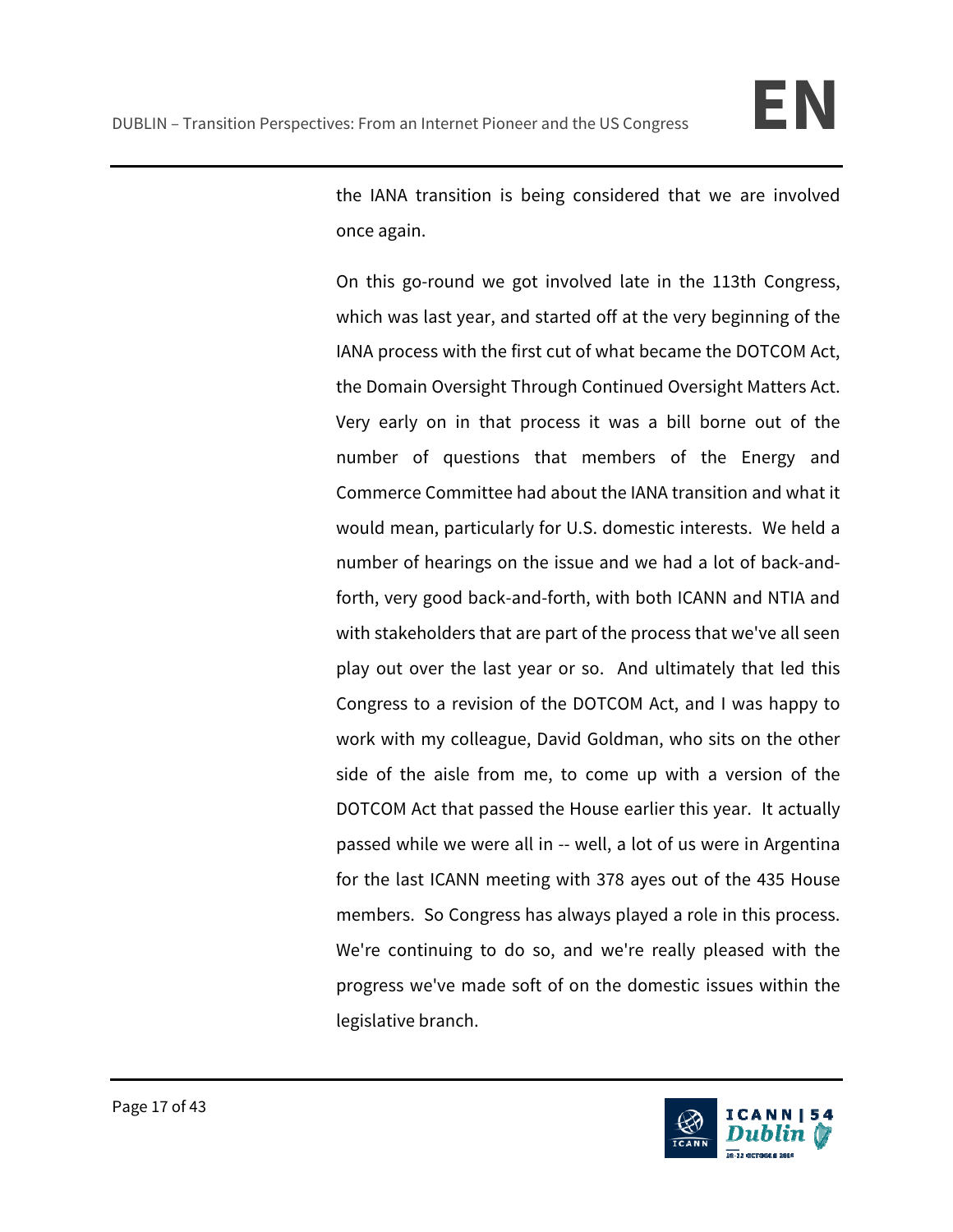JAMIE HEDLUND: Could either -- any of you talk a little bit about Congress' involvement in global Internet governance? So apart from the IANA transition, other issues involving Internet governance more broadly.

- JOHN BRANSCOME: Well, I mean, certainly, you know, we have taken an interest over the past few years. We were in WCIT together. We were in Dubai together. So, you know, certainly international Internet governance issues is something that's important to our members. And -- other than the IANA transition. We have taken a role. Is that your question?
- JAMIE HEDLUND: I was hoping you might talk a little bit about the sort of the bipartisan support for any particular position on Internet governance.
- JEFFREY FARRAH: Let me just say with regard to the IANA transition for the Senate's purposes it started with an oversight letter from Chairman Thune and 34 other Republican colleagues and then at the beginning of the 114th Congress, Senator Thune got

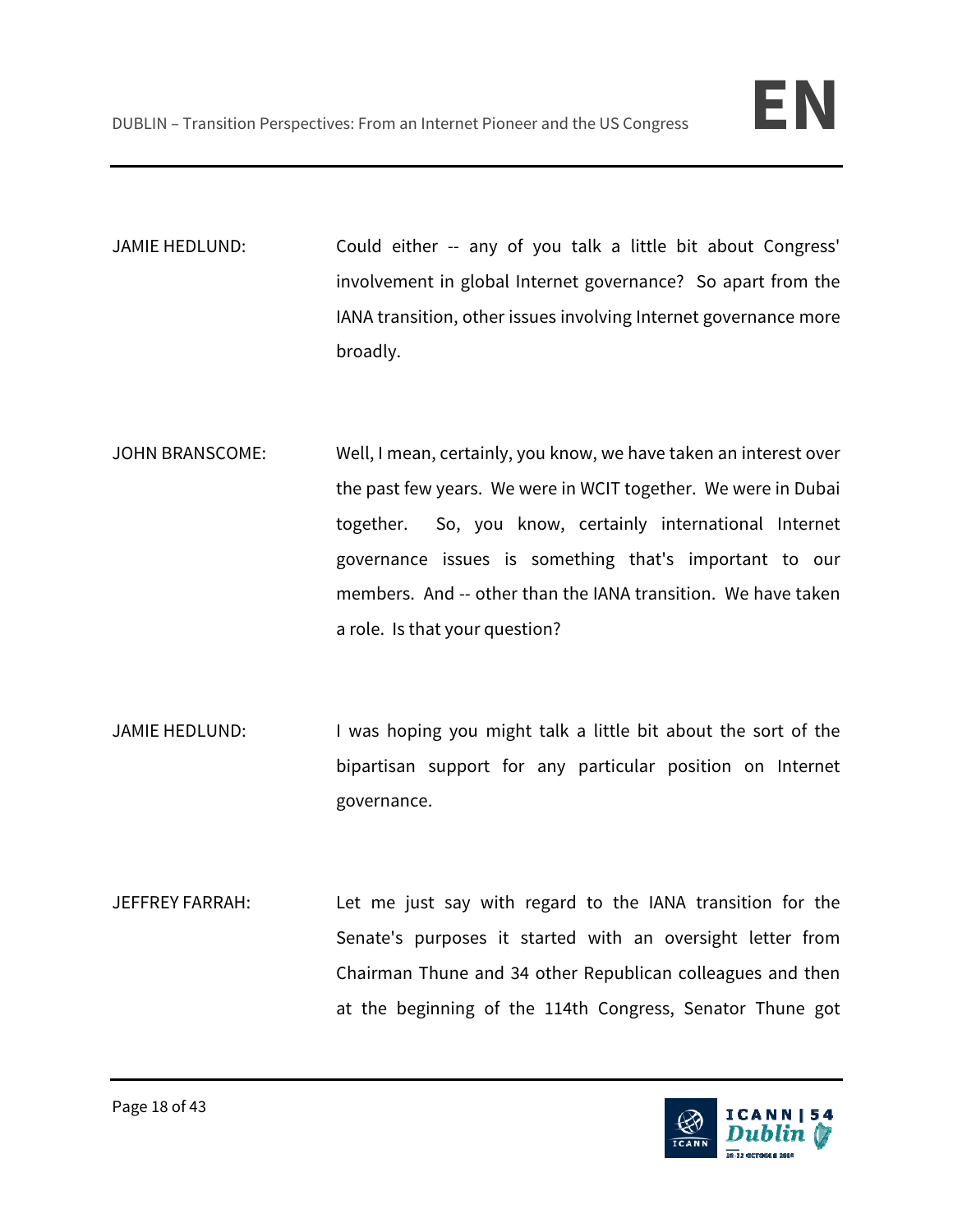involved with the accountability work stream to try and back specific proposals and then ultimately we had an oversight hearing, which Assistant Secretary Strickling and Fadi Chehade testified at and then we ultimately moved the DOTCOM Act through our committee.

DAVID REDL: Jamie, to get to your point about bipartisanship on a number of issues, we've also, beyond the IANA work that's been done, there have been a number of other things in global Internet governance. John mentioned the work that both our committee and the Foreign Affairs Committee in the House did on ITU work to stay involved in what's going on in the ITU sectors as part of their discussion of issues that are tangential to Internet governance, right? The availability of spectrum for radio services that access the internet, the work that's done on the ITU-T side to deal with lending licenses and those sorts of things. And that has always been a bipartisan effort as well on Capitol Hill. And then more recently, you all got to be the receiving end of other areas of our interest when ICANN rolled out the gTLD program. Which was also an area where we all worked together on the -- in the House at least, and I don't -- try not to speak for the Senate, but in the House, between House Energy and Commerce and House Judiciary on making sure that that went

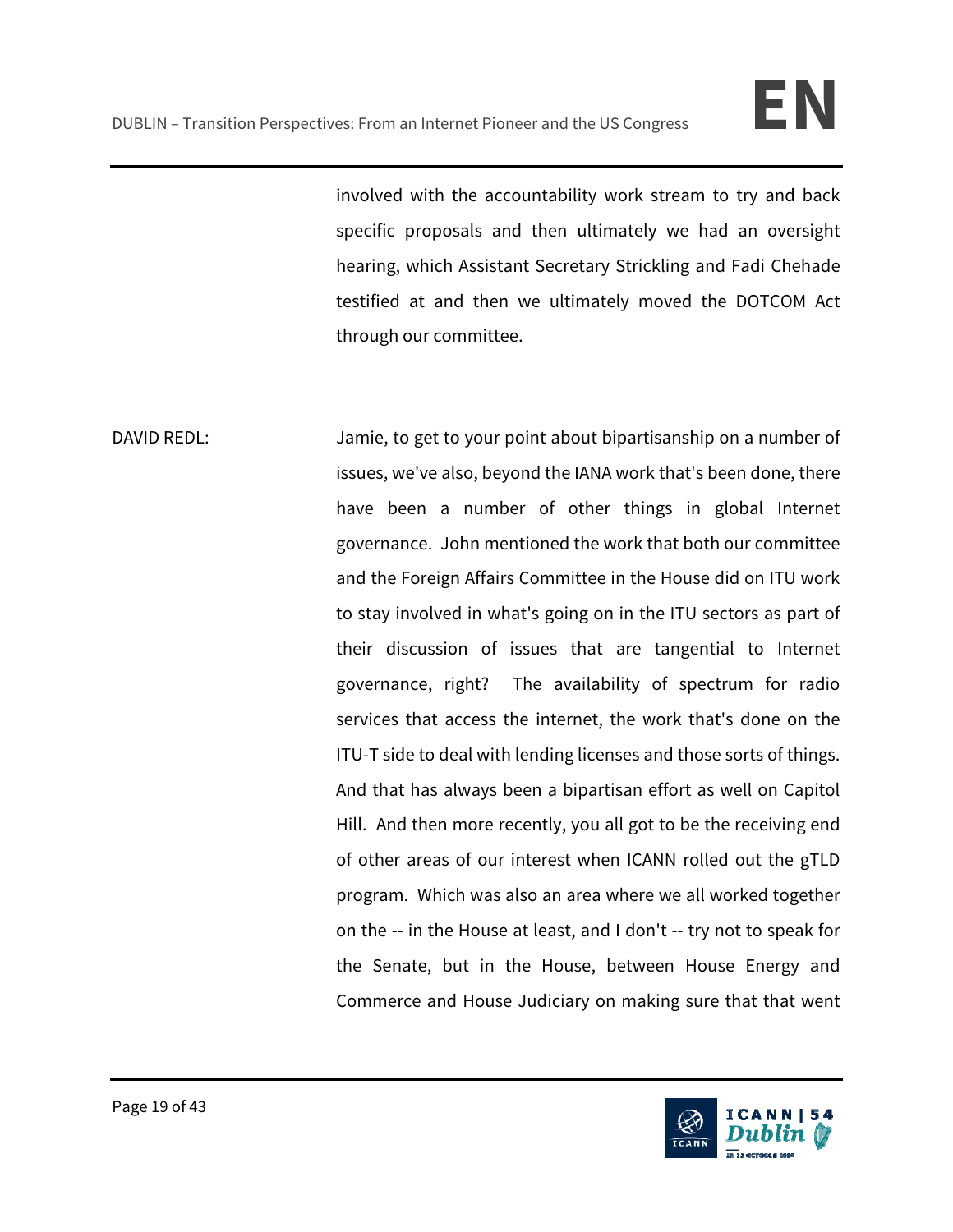forward in a process that comported with what the legislative branch believed was the best efforts for the U.S.

- JOHN BRANSCOME: But I will add, just on Internet governance issues, it is amazing that at least the House and the Senate Democrats and Republicans have always spoken with one voice in support of the multistakeholder approach to international Internet governance, so I think --
- JAMIE HEDLUND: Yeah, that was what I was -- because I know at ICANN we've been, you know, huge supporters of that.
- JOHN BRANSCOME: And the four of us disagree on quite a lot of things domestically, but this is one issue which is actually quite nice that all our bosses are actually united.
- JEFFREY FARRAH: I would say it's if not the least, one of the least contentious issues for our committees.

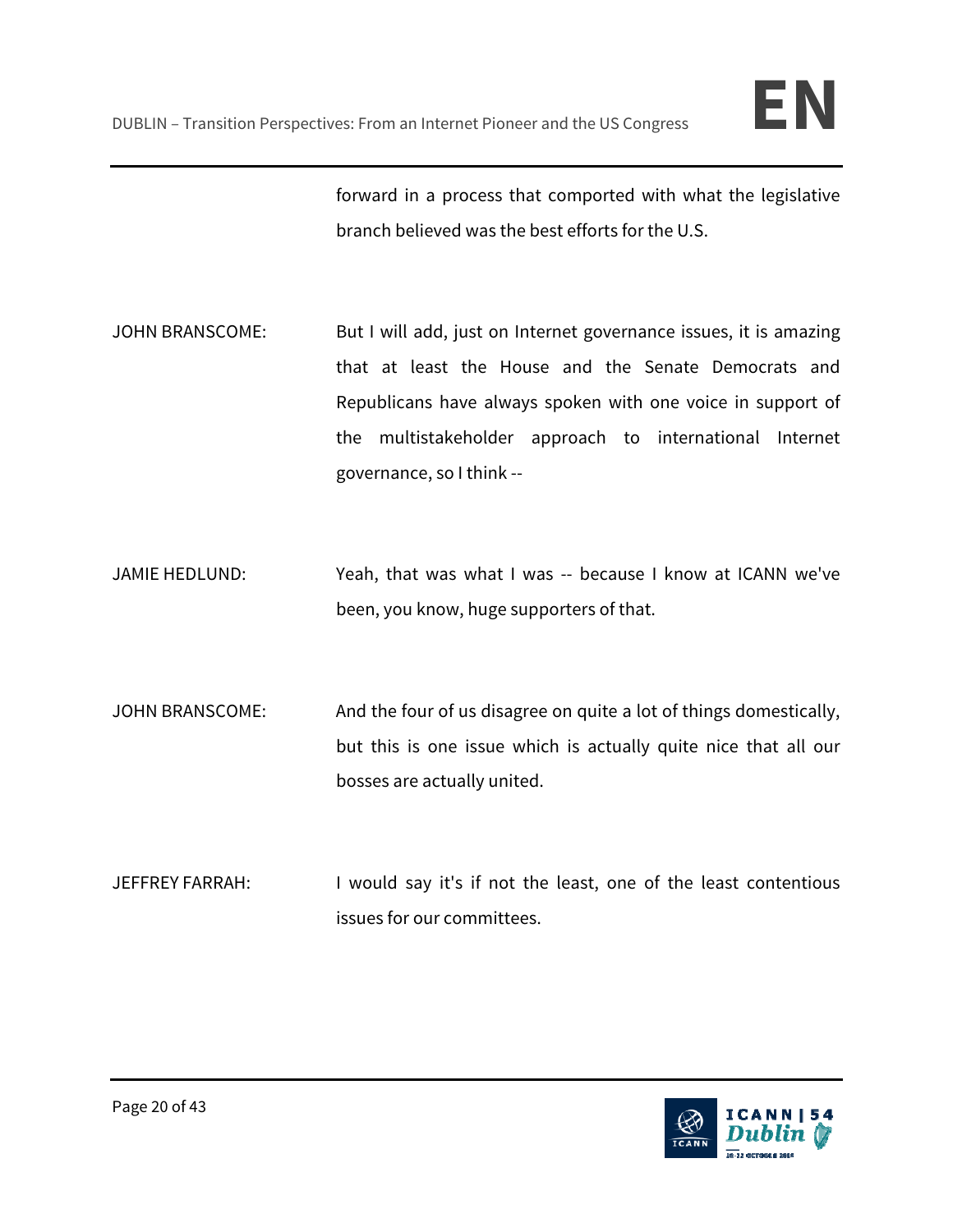- DAVID GOLDMAN: Yeah, I could say in my experience, being here since January, when we have hearings dealing with these issues, if you didn't see where people -- where the different members were sitting physically in the room you wouldn't know which side of the aisle they were on. It's been uniform and everyone has been working together. It's been great.
- JAMIE HEDLUND: All right. Terrific. Okay. So next question, explain if you can your committee's relationship to NTIA, who's obviously a big player in all of this.
- JEFFREY FARRAH: Both of our committees are the so-called authorizing committees for the Department of Commerce and NTIA, and so we have a general oversight role over NTIA.
- DAVID REDL: That means -- as a practical matter, that means, you know, NTIA's governing statute, the NTIA Organization Act is -- was promulgated are by our committee, it is amended by our committee when there's amendments made in the Congress, and we regularly conduct oversight over their activities. So we have a very good working relationship with NTIA. It's only strengthened by trips like these where we have a chance to

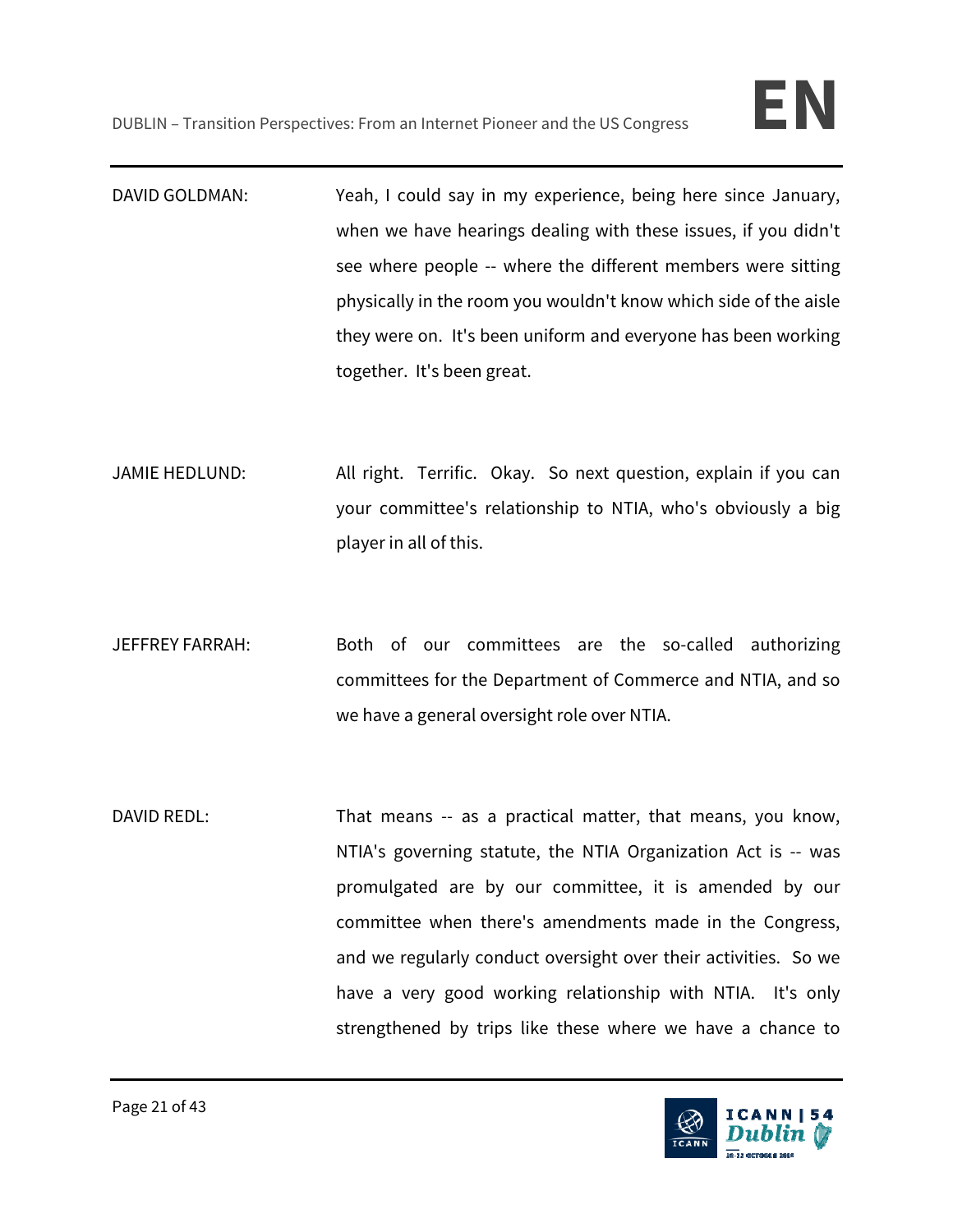coordinate with them on a -- as U.S. citizens, not necessarily legislative branch versus the executive branch of the U.S. government. And so in general we've -- we've -- despite the fact that we are, you know, often portrayed as their overseers, we have a very collaborative and collegial relationship with NTIA.

JAMIE HEDLUND: All right. You mentioned the DOTCOM Act, somebody mentioned the DOTCOM Act earlier. There's a number of bills that have been floated in this Congress, last Congress, dealing with the transition, including the DOTCOM Act, including a spending bill that would seek to block the transition from taking place. Do you have any perspectives on any of these bills? Do you think any of them will have an impact or could have an impact, will have an impact?

JEFFREY FARRAH: I think you generally find authorizing committees prefer to do the business that's within the sphere of that committee. And so our reference would be to conduct oversight and, you know, speak from a congressional perspective through items like the DOTCOM Act, whether than through policy writers.

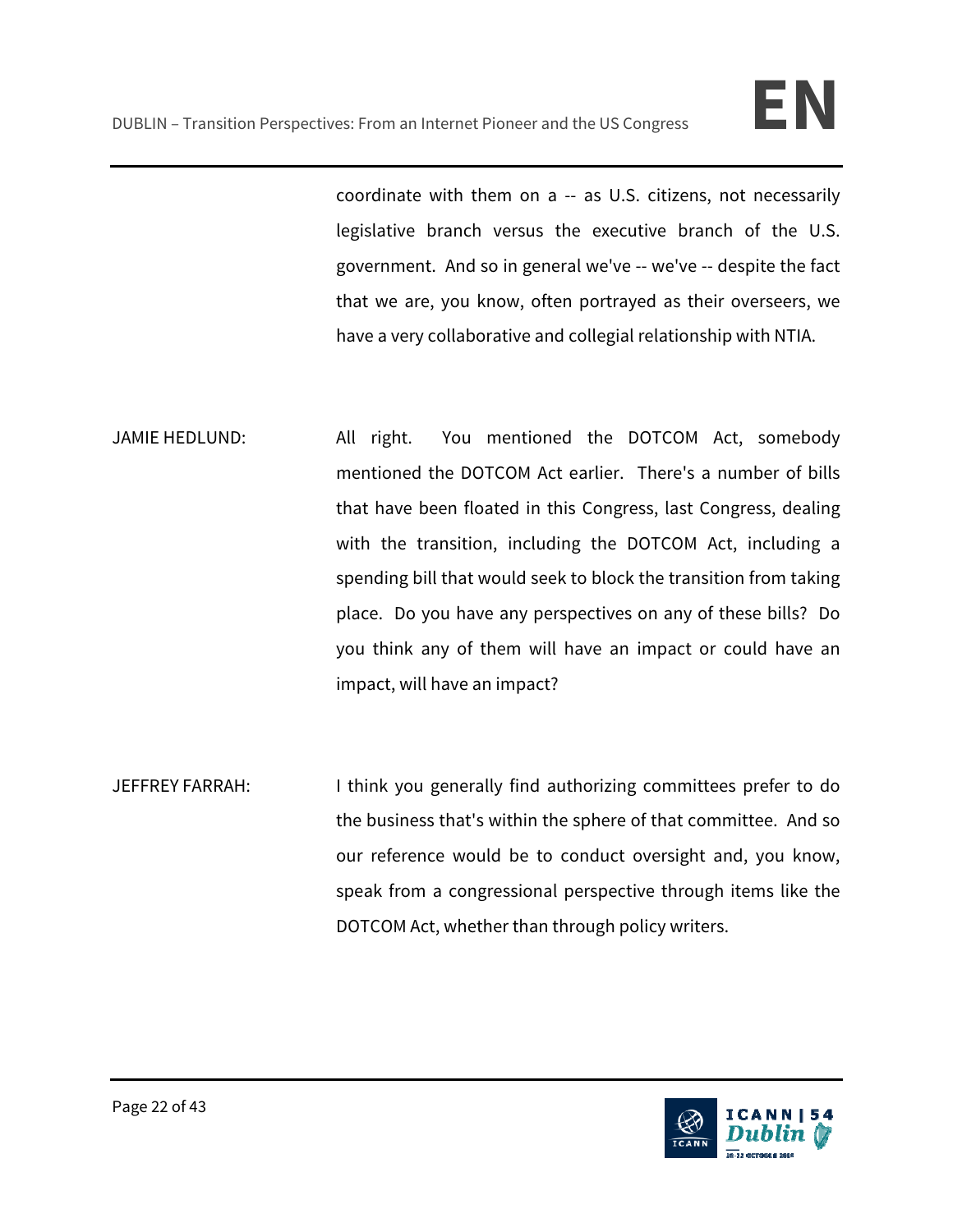- JAMIE HEDLUND: Just so people understand, authorizing meaning authorizing the work of the Department of Commerce, of actually creating the policies as opposed to the committee who is make spending decisions.
- JEFFREY FARRAH: Correct. So the Energy and Commerce Committee and the Senate Committee are the two authorizing committees, and our view is that those are the appropriate committees to be speaking on these issues. There are times when the Appropriations Committees need to get involved, but certainly at this juncture we think we're conducting a significant amount of oversight, as I mentioned through letters, hearings, the DOTCOM Act and of course several of us here at this meeting, and so we feel as if we're doing what needs to be done.
- DAVID GOLDMAN: Yeah, I think to -- just to explain for anyone who doesn't know, it's generally -- there are two different meetings that can deal with an agency. There's the one that deals with the -- the authorizing committee that deals with the policy and then there's the other committee that deals with the money. And in our view, I think, as the people who we think distribute the policy, we don't normally like it when the other committee comes in and tries to use money to enforce their policy that they

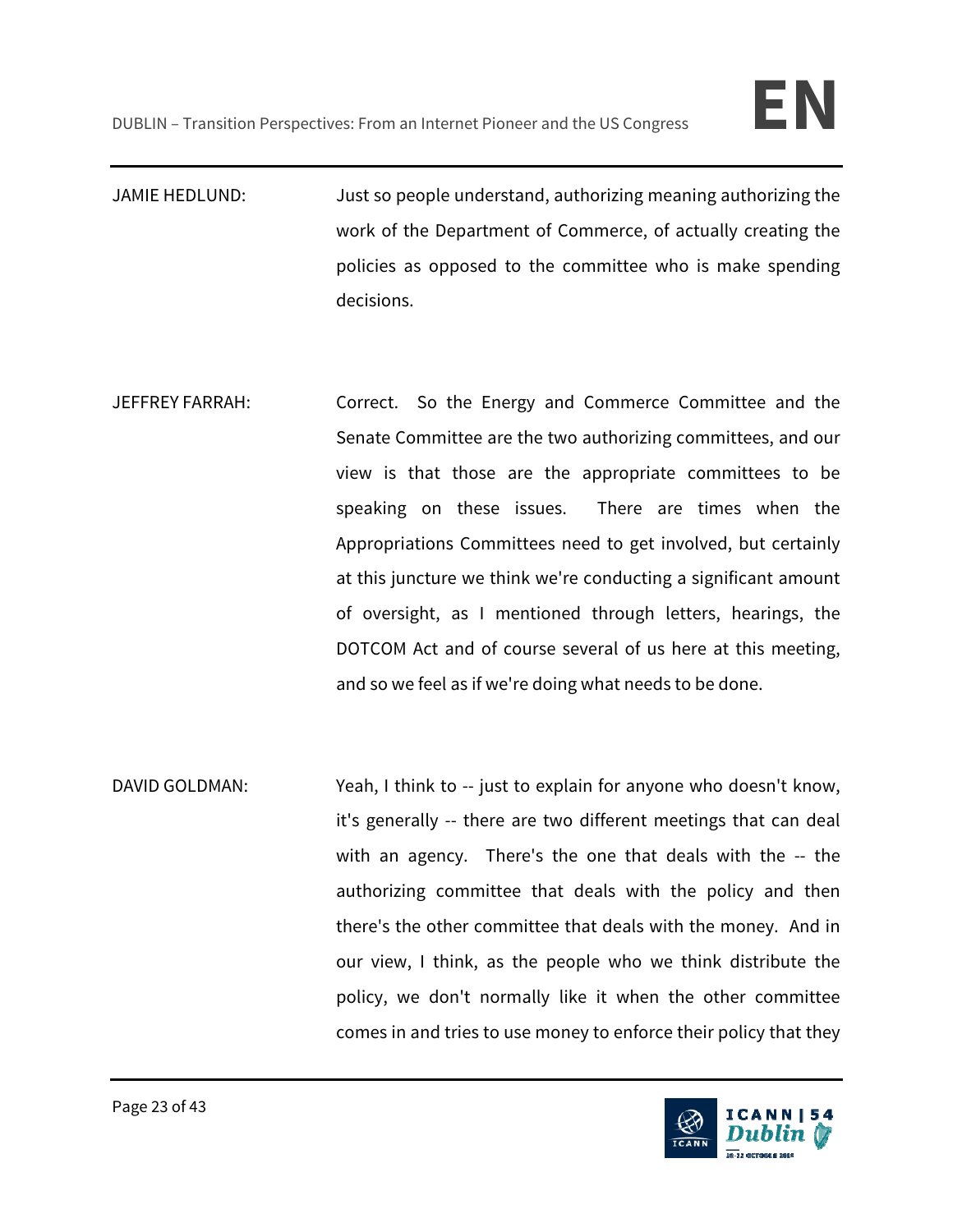want. So I think from our perspective, I can speak for the members I work for, we see the DOTCOM Act as an alternative to anything that was going through the appropriations process.

- DAVID REDL: Yeah, the authorizing appropriating relationship was once described to me when I got to the Hill as the authorizers define the cup and the appropriators tell you how full to fill it. And in this case sometimes the appropriators decide the correct fill level is zero. I've --
- DAVID GOLDMAN: I've got to say, they wish they had our jobs.
- DAVID REDL: Well, of course. But the reality is, you know, obviously .COM was originally a product of Energy and Commerce, so I will say we feel some pride of ownership for our members in that bill. We're very proud of the way it turned out in the House and the vote that we had, and so that is obviously our preferred course.
- JAMIE HEDLUND: So for Senate staffers, any willingness to handicap the chances of .COM getting out of the chamber?

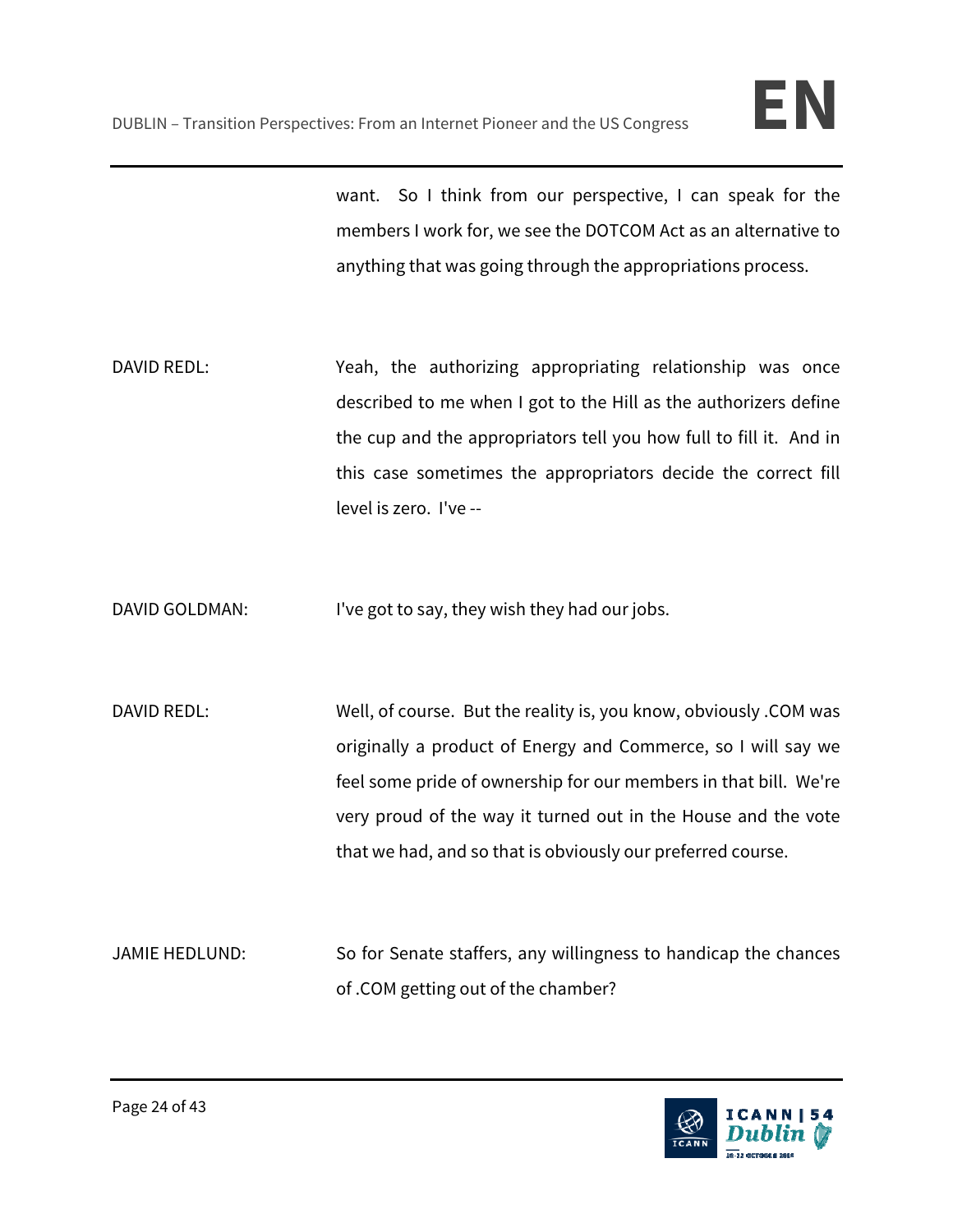JEFFREY FARRAH: We're certainly working very hard to effectuate that.

JAMIE HEDLUND: Okay, great. Okay. Jeff, your boss and Senator Brian Schatz, both original Senate co-sponsors of the DOTCOM Act, recently sent a letter to ICANN chairman Steve Crocker. And I don't know that everyone has seen it here, but I was wondering if you could - - I mean, you mentioned the letter that your boss and Senator Rubio sent back in what was it July of 2014. You've stayed interested in this the whole time. What are the -- what are - should we take away as the main messages from this, your most recent letter?

JEFFREY FARRAH: Well, Chairman Thune has been involved and up to date on this process throughout, and giving the timing of what's going on with the transition and the discussions he felt like this was an appropriate time to try and again state what he would like to see out of a transition. And that is to have a bottom-up process that results in robust and significant accountability reforms and that guards against government capture. Those are the types of things that he'll be looking for and that I believe a lot of members of the Senate will be looking for when a -- when a proposal is ultimately put forward. And certainly on this issue of government capture, it's been something that he has been -- has

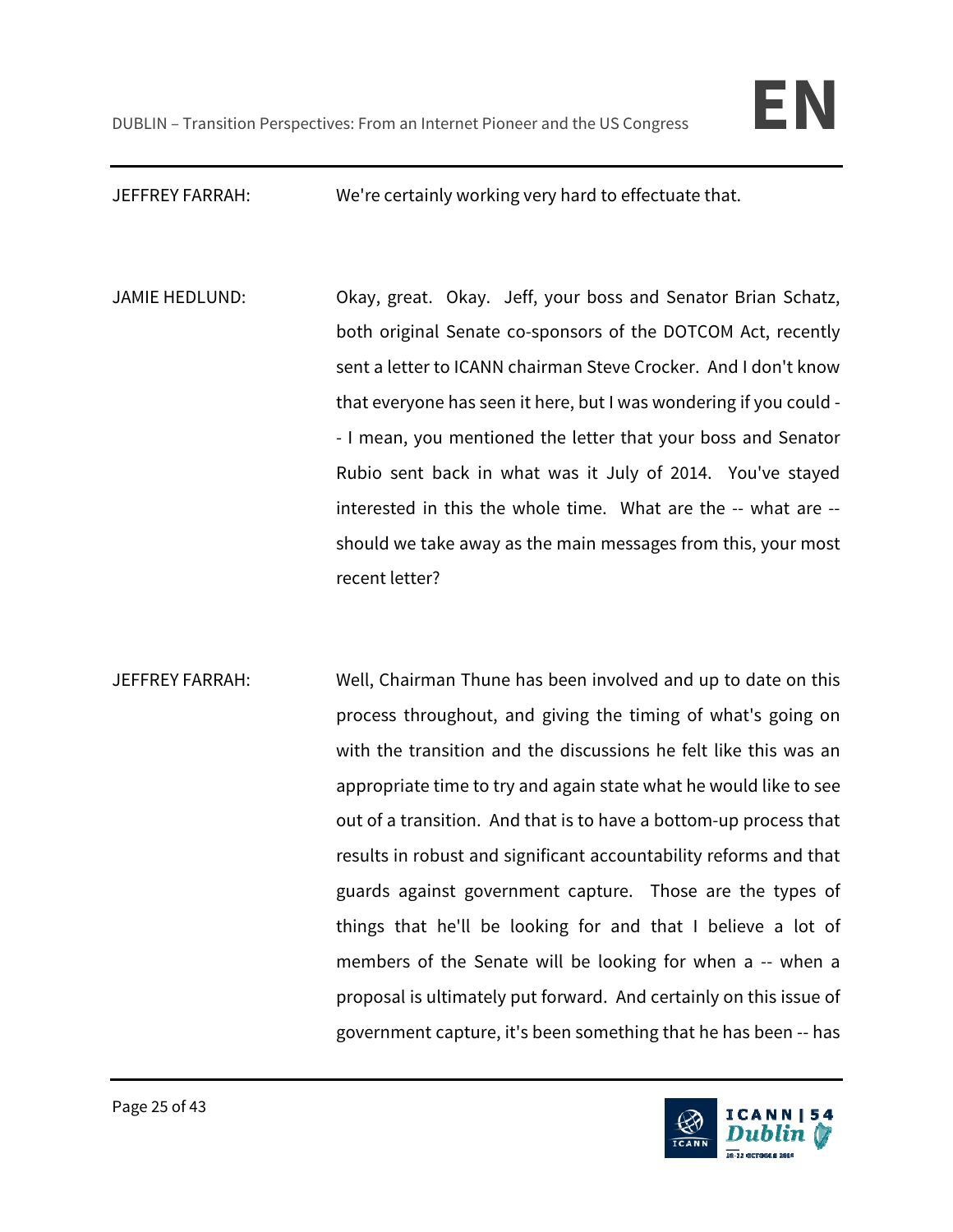been weighing on his mind for the entirety of the transition. You mentioned in 2014 he and Senator Rubio weighed in on specific reforms, and it was at that time that he said that he wanted to see it in the bylaws that only GAC advice by consensus would be considered by the board. That is certainly something that we'll be actively watching those proceedings.

JAMIE HEDLUND: You anticipated my next question which is, what do you all hope to see in the final proposals to the extent that your --

DAVID REDL: I'd certainly reiterate what Jeff said. My boss has also felt very strongly and we've said it at many of our hearings that there are sort of a couple of things that we want to see out of this. One is we're going to want to see compliance of the NTIA criteria. And recently, as a result of the process that started in the 113th Congress, we got a report back from the U.S. government accountability office that discusses sort of the domestic policy aspects of the IANA transition. And one of the recommendations they made was that NTIA have a process in place that can be looked at and scrutinized for how they're going to analyze this. My understand is that NTIA is in the process of doing so, which review is a really positive development.

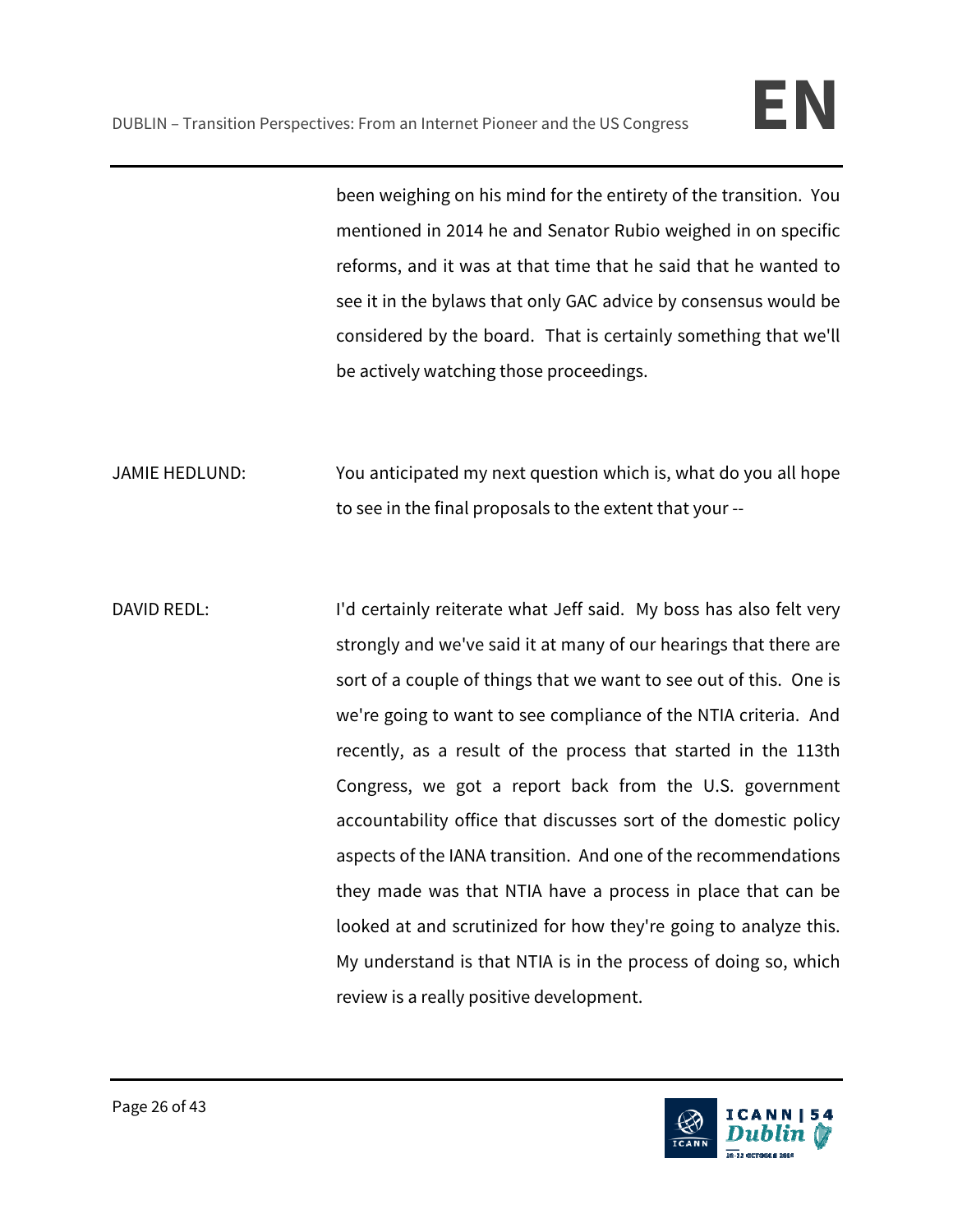JAMIE HEDLUND: So using a really standards-based review methodology for evaluating the proposal.

- DAVID REDL: Yeah. So, I mean, we're really hoping to see a rigorous analysis of whatever proposal is put in front of NTIA. I would again reiterate what Jeff said about the role of consensus in the GAC. If we are talking about a multistakeholder system, then we have to actually be talking about a multistakeholder system where only those groups that have produced consensus are able to bring something up. That's a very important aspect for us as well.
- DAVID GOLDMAN: Yeah, I think I could say -- I mean, the point -- just to follow up on the point about consensus, I think that that's completely consistent with the positions that the Democratic members in the House have taken so far. I think what the members that I work for, I think what they'll be looking for is that it's -- what we get back is something that still supports multistakeholder approach, has broad consensus, and definitely has -- I mean, strong accountability is going to be very important to everybody.

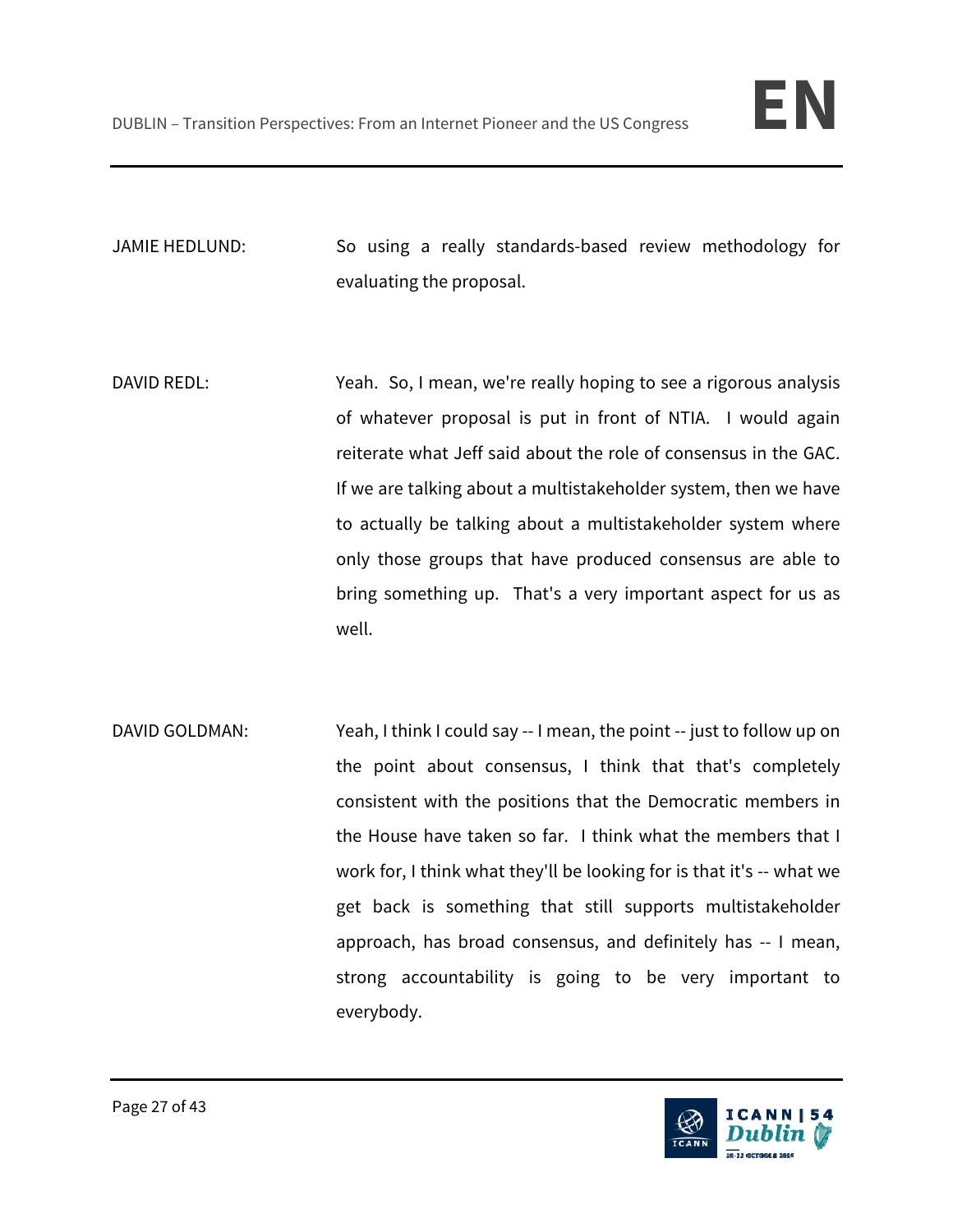JOHN BRANSCOME: I would associate myself with the remarks of my colleagues. I think we're fairly united on that, right?

- JAMIE HEDLUND: All right. Okay. So last question. It's sort of a hypothetical. Let's say we get to the end of this process, the proposals are submitted to NTIA -- well, sorry, the proposals go through the chartering organizations, they get approved, they go to NTIA, NTIA finds that they meet the criteria, and then sends them up to -- to Congress for approval, and let's say that for whatever reason there's concerns about the proposal, like the Congress - someone thinks that there's a potential for capture, for example. If that were to happen, what do you -- do you have any sense of what Congress could or would do if --
- DAVID REDL: I mean, I think that's why we're here is that we want to be involved in observing this process and coordinating and working with NTIA now and when we're at the (indiscernible) and certainly since they've announced the IANA transition. We're hoping to avoid at all costs that happening. And so I would be hard-pressed to imagine that we could get all the way through the process here in the multistakeholder system, the process of

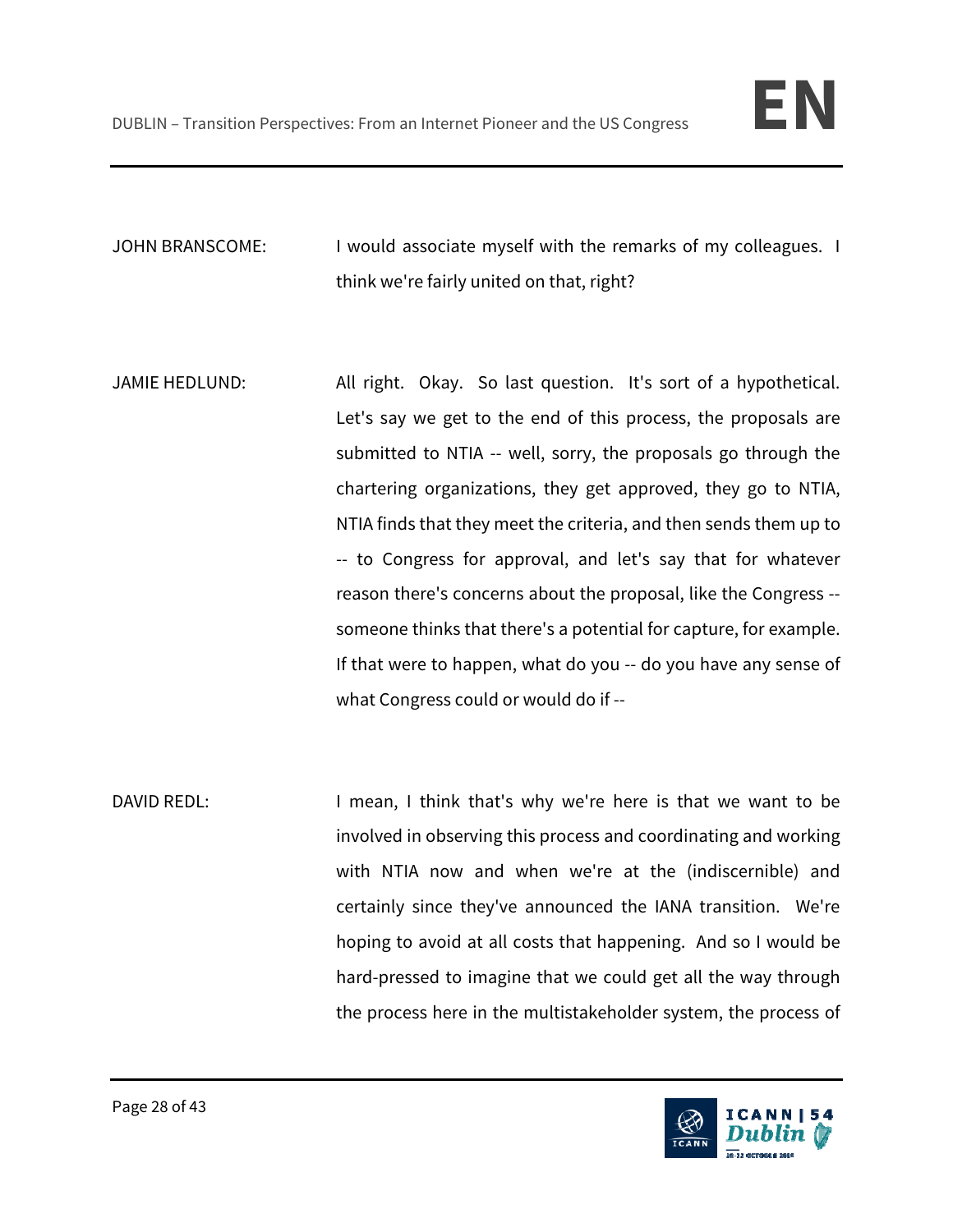review at NTIA, and just then have these issues come up. Being involved at this stage means that we're being heard. And we've - - we're seeing that play out. The things that our bosses have raised in hearings are being addressed. You know, a lot of the stress tests that are being done as a part of this process were things that were raised in hearings at Energy and Commerce and at Senate Commerce. And so I can't imagine that hypothetical coming to fruition. I think if there's going to be some concern from members of Congress, there's certainly plenty of time between now and the time that a proposal is out the other end of the NTIA process for concerns to be aired.

JAMIE HEDLUND: That's great to hear. I mean -- go ahead.

JOHN BRANSCOME: I would agree with that. I mean look, we are in close contact with NTIA. We are attending these -- we're over here with you guys, right? So I think we will keep -- I don't think we would be surprised by anything. I guess to the larger community I would challenge all of you to work really hard to come together to present a plan that Congress cannot disagree with.

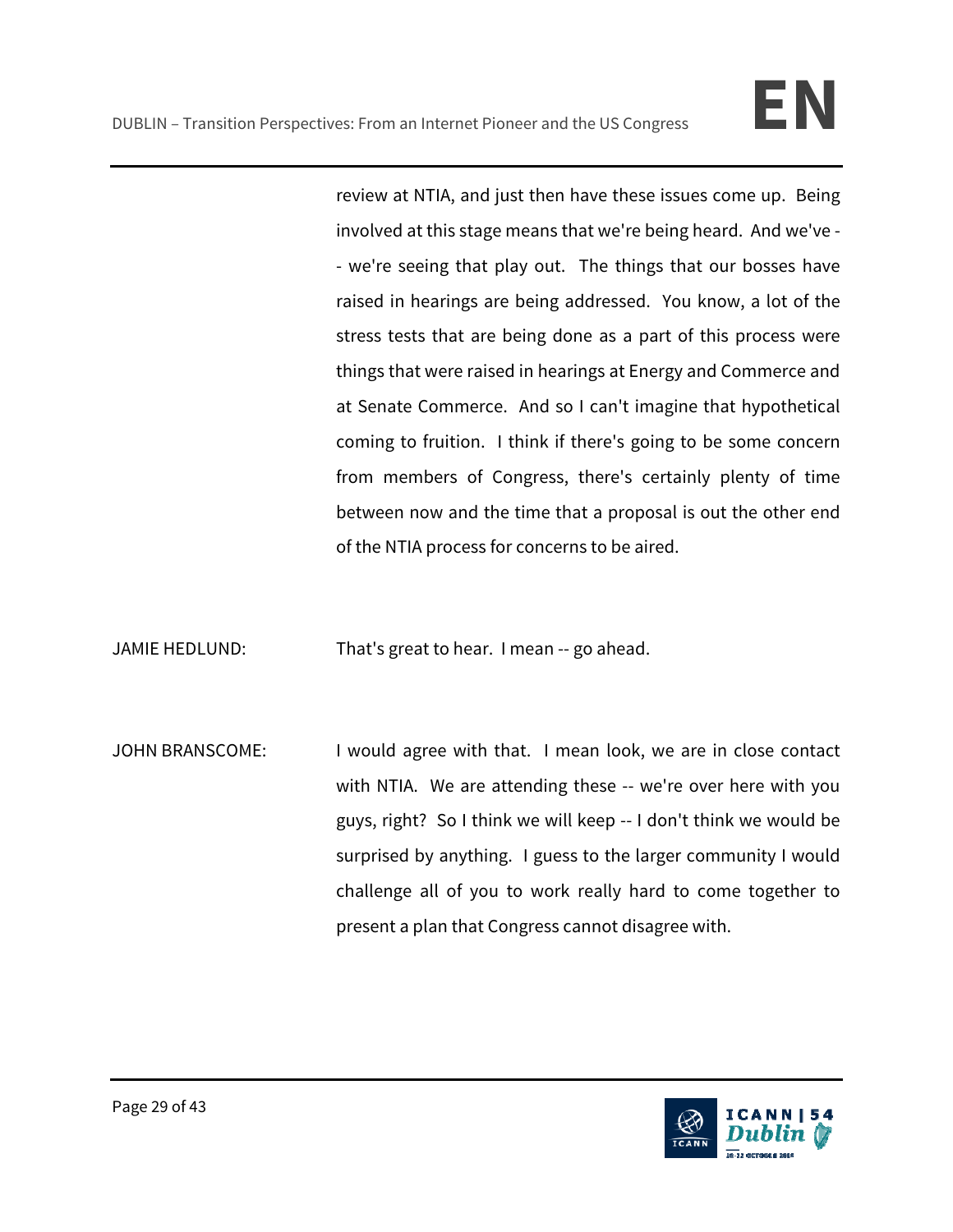JAMIE HEDLUND: All right. Thank you very much. That's all for my questions. We've got time for a handful of questions. There are mics in the aisles, if anyone has any burning questions on a Sunday evening.

- UNKNOWN SPEAKER: I have a quick question. My name's Killian (phonetic) from Dublin. How much of the bipartisan atmosphere and environment is down to ignorance from the legislators? What I mean by that is that perhaps -- I'm speculating here that one of the reasons that there has been agreement on the internet is because the politicians don't understand what it is.
- JEFFREY FARRAH: I don't think that's the case with the committees of jurisdiction. I mean, certainly we've spent a lot of time educating the membership of our committees about what ICANN is and what it isn't, what multistakeholder is and isn't. And so the members of our committees are very well informed on both sides of the aisle. I'll admit once you get out past the committees of jurisdiction perhaps the understanding falls off a little bit, but that's frankly true of any issue.

DAVID REDL: That's frankly the reason for the committee system, is so that members with jurisdiction over the issue can get educated on

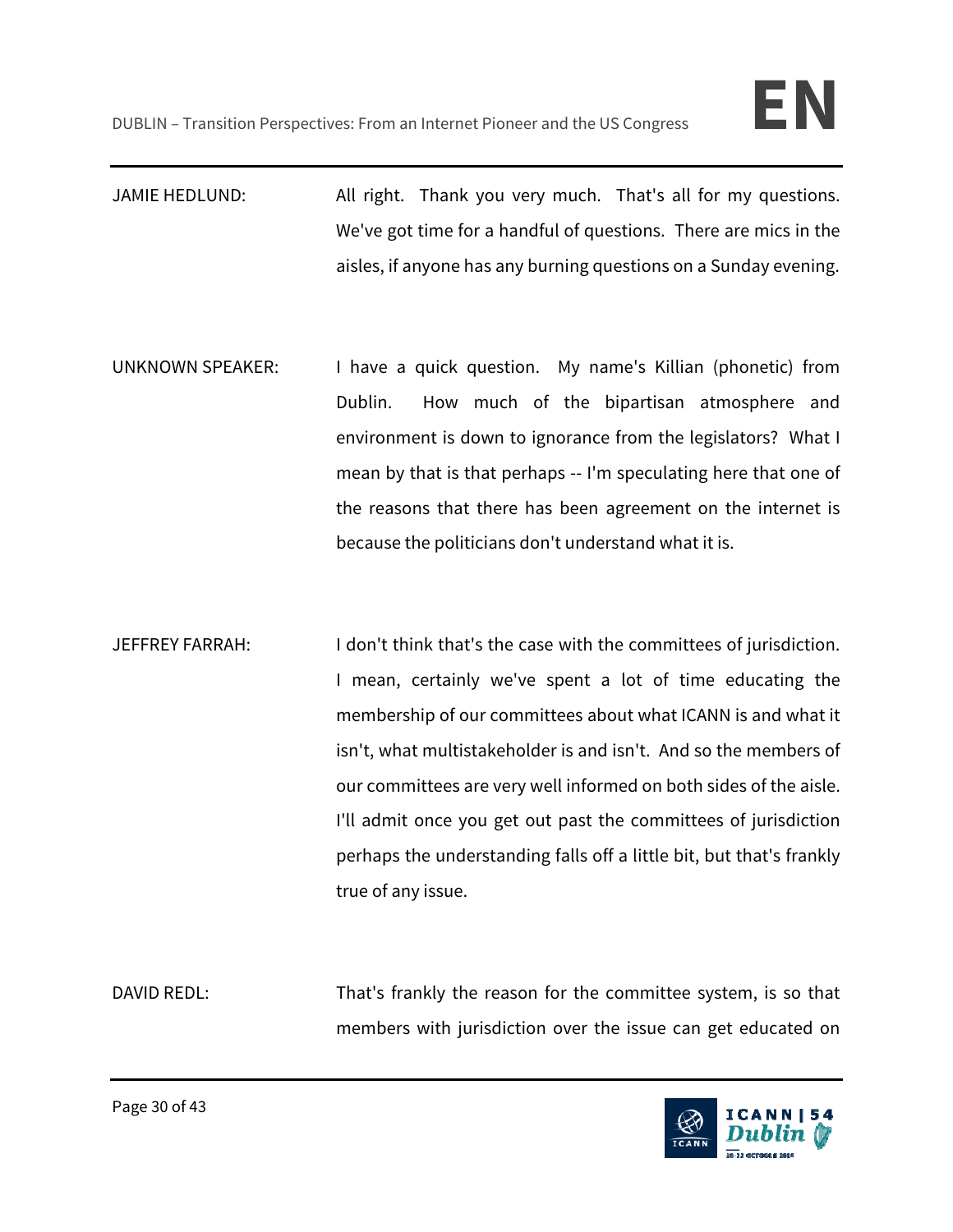the issues and present a straightforward process for getting there. To double back on what I said, that's why we're here. I mean, we're here to help our bosses. Our bosses can't be everywhere, unfortunately. So we're here to help make sure that we see what goes on here and report back to them what's happened.

- DAVID GOLDMAN: I'd also say -- that's also -- we've had a number of hearings, at least in our subcommittee, on this where we bring in very educated witnesses. Fadi's been there a number of times. Larry Strickling has been there a number of times. And the way those hearings have been going, they're not partisan showcase affairs. They are educational, and the members have been very interested and dig into the issues, and I think they're fairly educated.
- DAVID REDL: And for that matter, when we've brought in witnesses for hearings, it's not just, you know -- don't get me wrong. We like Assistant Secretary Strickling and Fadi well enough, but we've also brought in stakeholders. We had Intel at a hearing. ISOC has been at a number of our hearings. We've had -- we've had groups that are all part of this process come in to speak directly

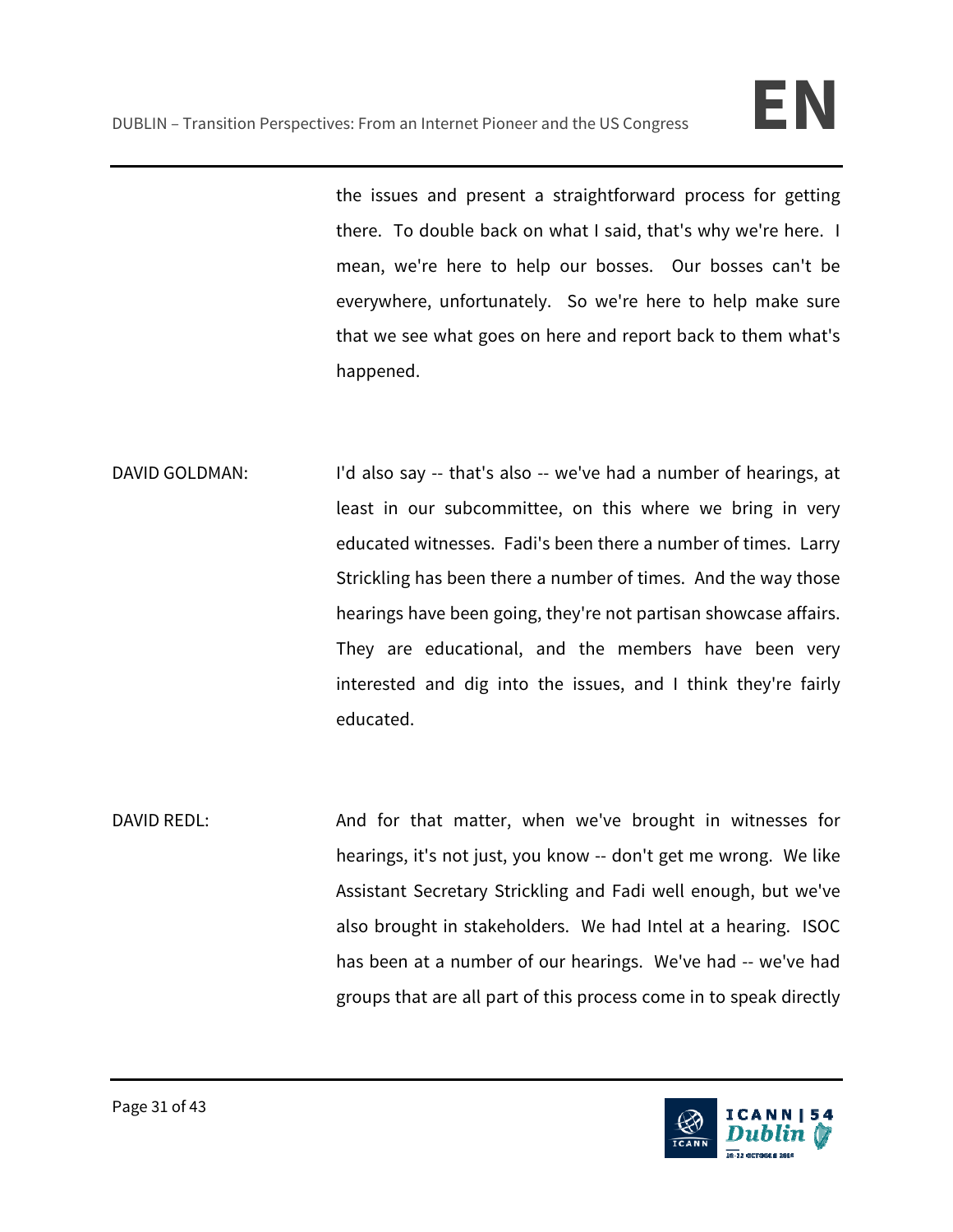to our membership and tell them exactly what's going on, exactly what they should care about so --

- JAMIE HEDLUND: Yeah, it would make my life a whole lot easier if there was more ignorance, unfortunately. Anyway, any other questions? Sorry, yes, sir.
- UNKNOWN SPEAKER: I've got two questions for you guys. The first is, how concerned are your bosses with the possibility of the Ted Cruz amendment to the DOTCOM Act which would require prior approval by Congress getting included in the legislation that finally comes out of the Senate/House reconciliation process. And my second question is, again what are your feelings or can you express what you think your bosses' feelings are with regards to the probability of this whole transition effort getting sucked in up into the vortex of the 2016 election cycle, given that at least two of the Republican potential candidates have come out in opposition of this so far?
- JAMIE HEDLUND: Two questions. One, Cruz amendment; two, the interaction between the proposals and the presidential campaigns.

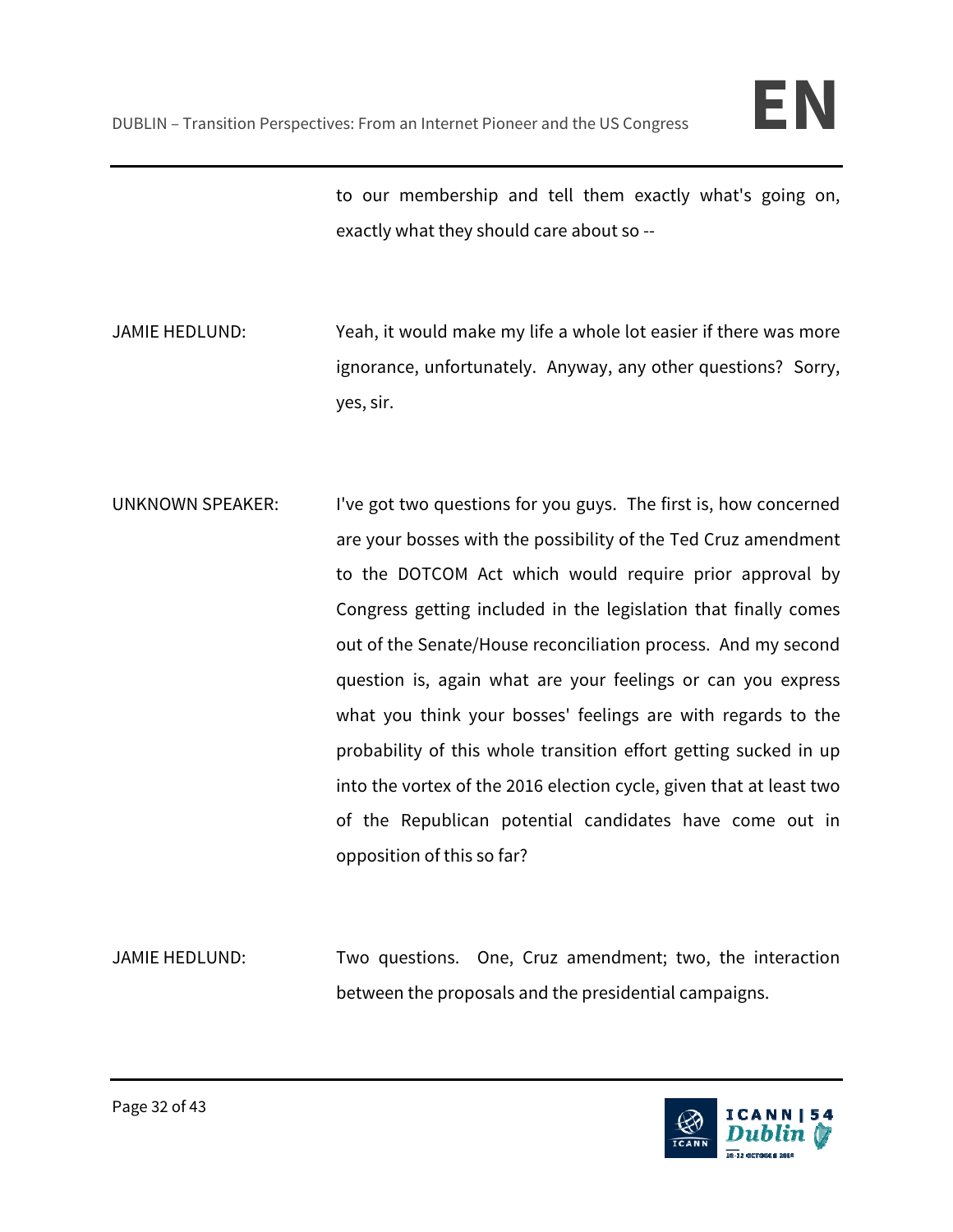JEFFREY FARRAH: With regard to Senator Cruz's amendment, Senator Cruz is a member of the Commerce Committee. And he worked through our markup process to offer an amendment in good faith, and I think that Senator Thune certainly acknowledges some of his concerns. And he went through the process, offers an amendment. That amendment ultimately failed.

> And the amendment -- the version that was reported out of our committee was identical to the version of DOTCOM that passed the House of Representatives. That's the version that we will be trying to pass and have been trying to pass.

> With regard to the 2016 election, I assume you are referring to Senator Rubio and Senator Cruz. Senator Cruz has some concerns about the IANA transition. And certainly those are well-publicized.

> I think Senator Rubio is not quite in that position. I don't want to characterize his position too much. But he has certainly been involved in a lot of Internet governance issues going back to the 112th Congress.

> So how much it gets caught up in the 2016 politics? I don't know. There is no shortage of issues that are out there for people to talk about. So we will have to wait and see.

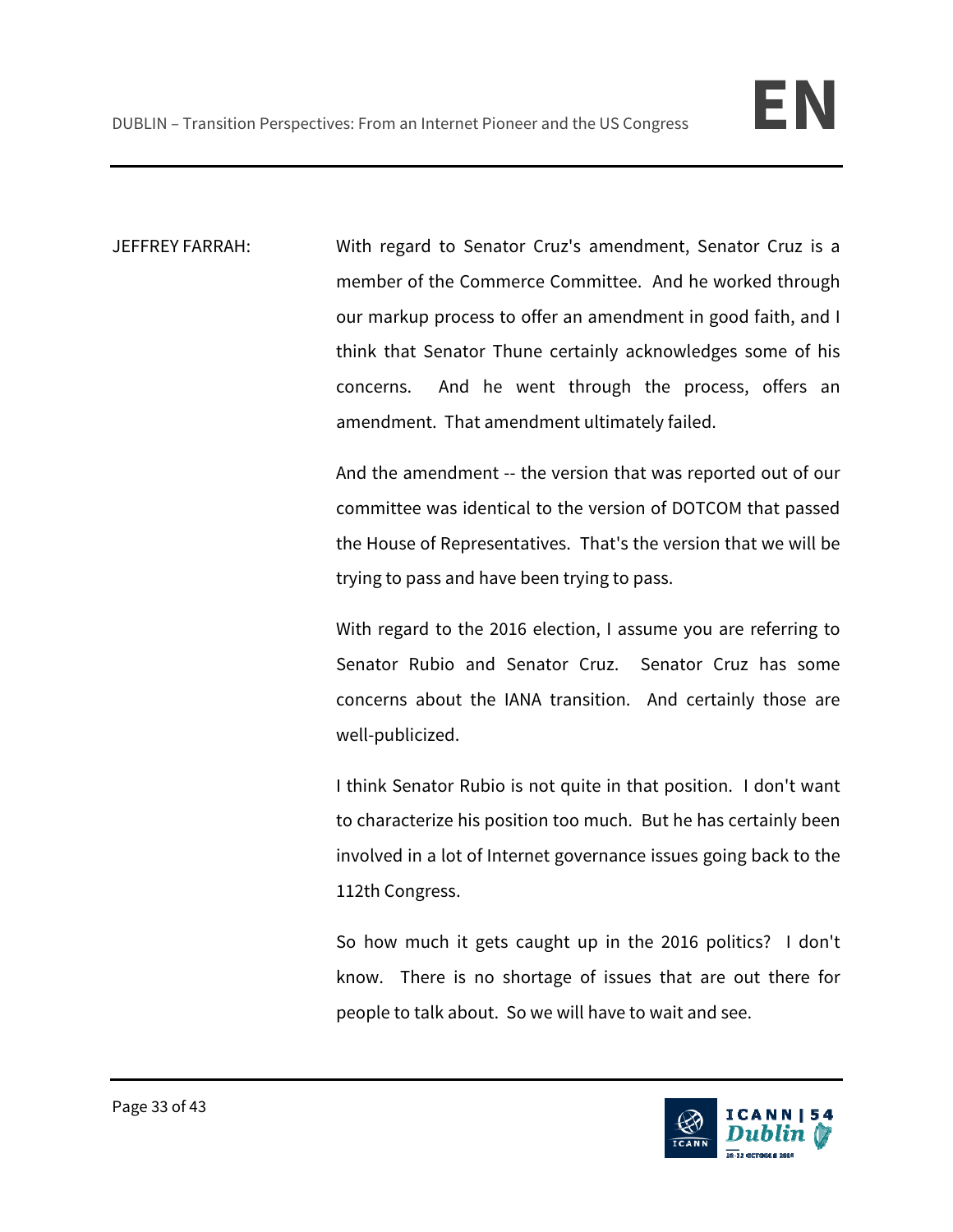

JAMIE HEDLUND: All right.

CHRISTOPHER WILKINSON: Good afternoon. Christopher Wilkinson. Thank you for your wisdom and your remarks. Historically, I was partly responsible for the present balance between the multistakeholder system in ICANN and including the government's advisory role. Basically, I set this up in Europe with Ira Magaziner in the United States at the time.

> All I would like to say is that from what you say, some of your members are being unnecessarily alarmists about government capture. That is not the issue.

> Yesterday, Fadi gave a lecture about including capture. The problem of capture is multistakeholder. You've got to have a balance throughout the system, throughout the organization, including commercial and industrial participants.

> So please cool this down. There is no risk of government capture. There is a very healthy balance between governments and the rest of the multistakeholder system and that should continue. And I ask you to support it.

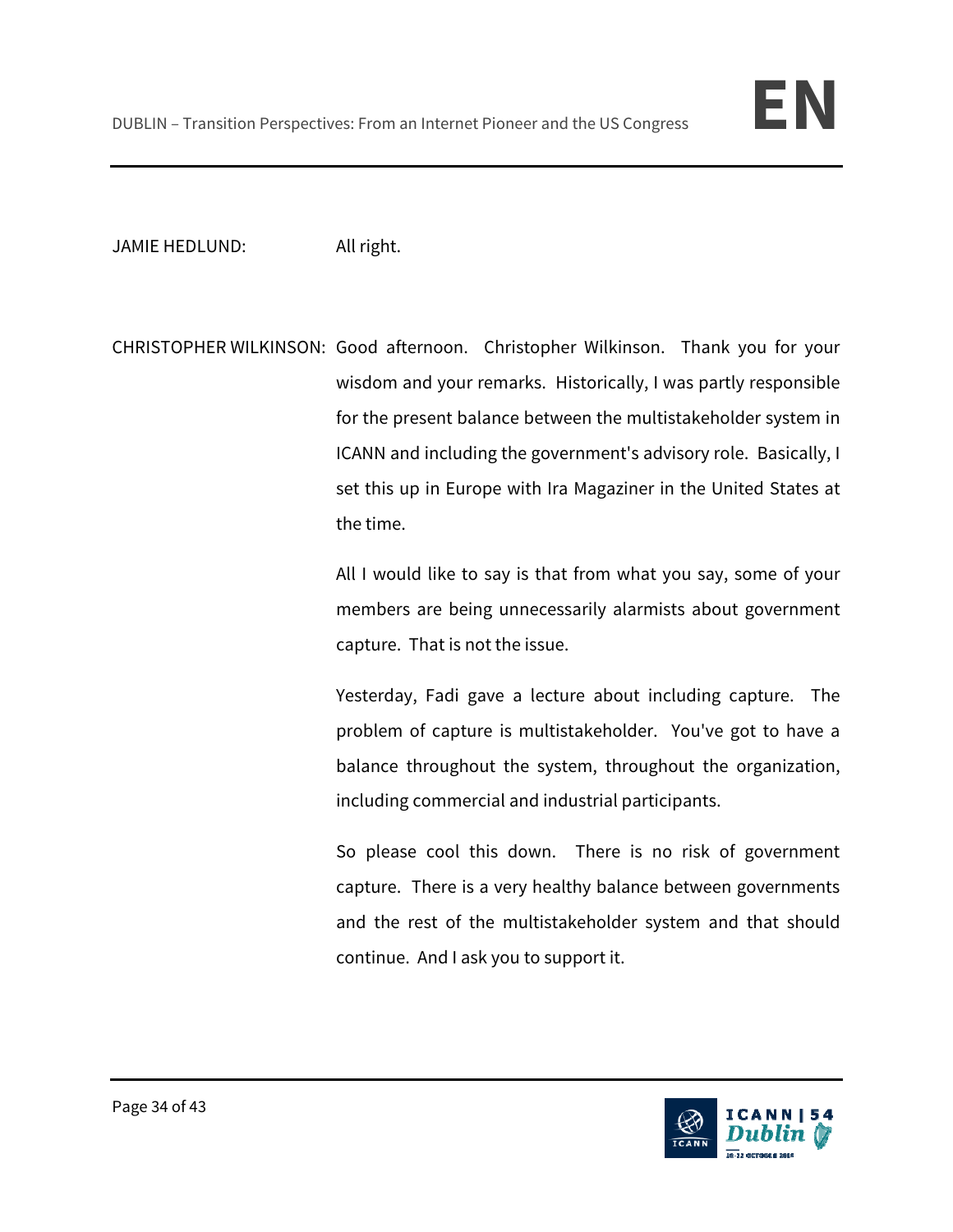DAVID REDL: I just in response would say I think we are all in agreement with you, that we think the system -- the balance that exists now between governments and other stakeholders in ICANN is an appropriate balance.

> And I wouldn't characterize my bosses as alarmists because I would lose my job. But besides that, I think there's real concern; and that concern should be addressed. And I applaud everyone in the multistakeholder community for the work they are doing to address those concerns, founded or otherwise.

JAMIE HEDLUND: Thanks.

Steve.

STEVE DelBIANCO: Thanks. Steve DelBianco with NetChoice and a member of the cross-community working group. And I have been privileged to be a witness to some of the hearings that you've held. And I want to certainly correct any perceptions in this room that judging by the questions asked by your bosses that there's a lack of awareness because I would encourage anyone to attend a meeting or two with congressional staff as they drill into hundreds of pages of detail and ask every witness a lot of questions long before the cameras are running in the hearing

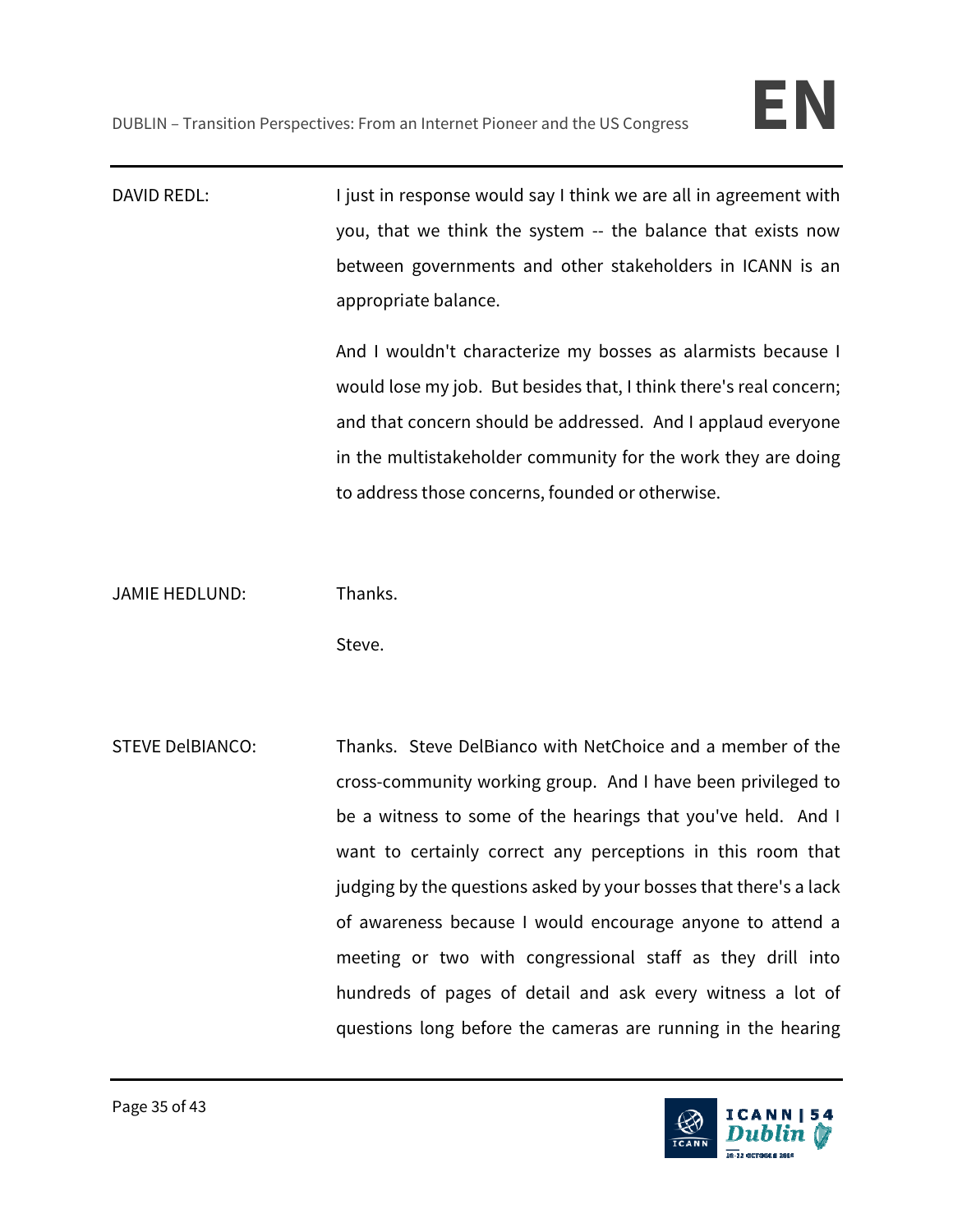room. And the report language that these gentlemen put together to support everything that comes before their committees reveals an in-depth understanding of the Internet that I would challenge any other government to match.

And this is despite the sketchy reputation we have in America having a Congress that can't get anything done. But I'm glad to say that when we do something, we seem to do it rather well in the case of what you guys have all done. So I applaud your efforts and acknowledge how hard it was for you to stay focused and to avoid ladening the DOTCOM Act with specific little fixes or tweaks or whatever special interests that may have come to you and asked, "Can't you just put this in?"

To your credit, you have resisted all of that. The DOTCOM Act is so clean, and it endorses NTIA's requirements verbatim. And then it says to the community, We back the community. If we come up with consensus recommendations for the transition as well as the accountability part, well, then Congress is in a position to endorse the transition. That's the most help you can be.

And, finally, on the notion of capture, you don't know how right you are worrying about capture. But it's not necessarily some notion that governments will take over. But it's the notion that if the governments change the way they make decisions -- and

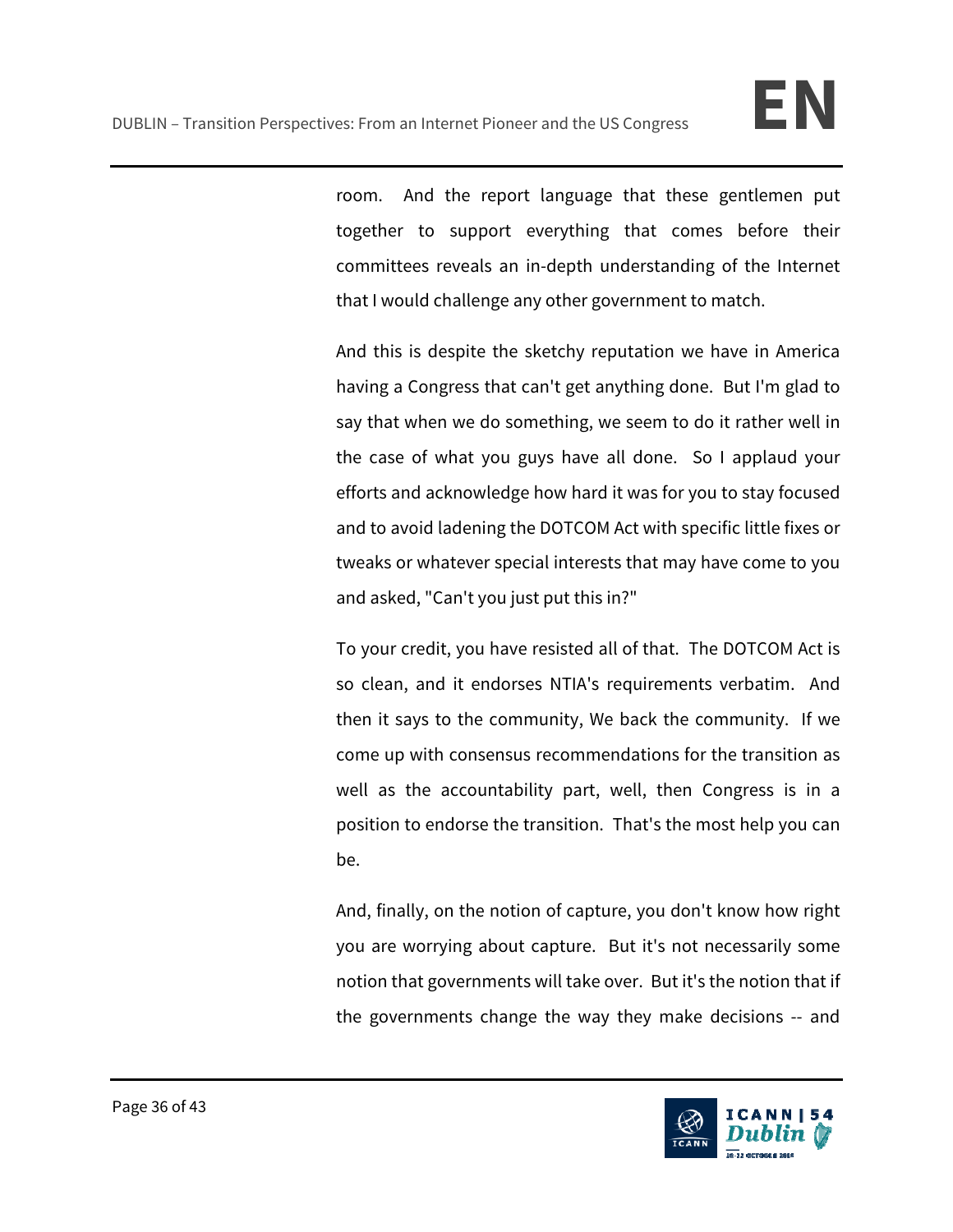they're allowed to do that -- well, then these new advice that come over would embroil ICANN into trying to work out a mutually acceptable solution between some governments who were for the advice and a whole lot of other governments who were against it.

So it's a disaster thing to put ICANN's board in a position of negotiating between governments who have sovereign powers and want to have their interests respected. I think it's very wise to pay attention as you have of avoiding in a situation where if governments move to something less than consensus, that their contentious opinions don't embroil ICANN or capture ICANN into a process of working out a negotiation among governments.

ICANN doesn't do that. Maybe the U.N. does. So let them worry about that. But don't make ICANN into a mini U.N. to work out differences among governments. Thank you again for all your effort.

## JAMIE HEDLUND: Thanks.

DAVID REDL: I'll respond a little bit. Steve, thank you for your kind words. And thank you for your sage testimony when you come to the committee. You know, we come from a body that where the two

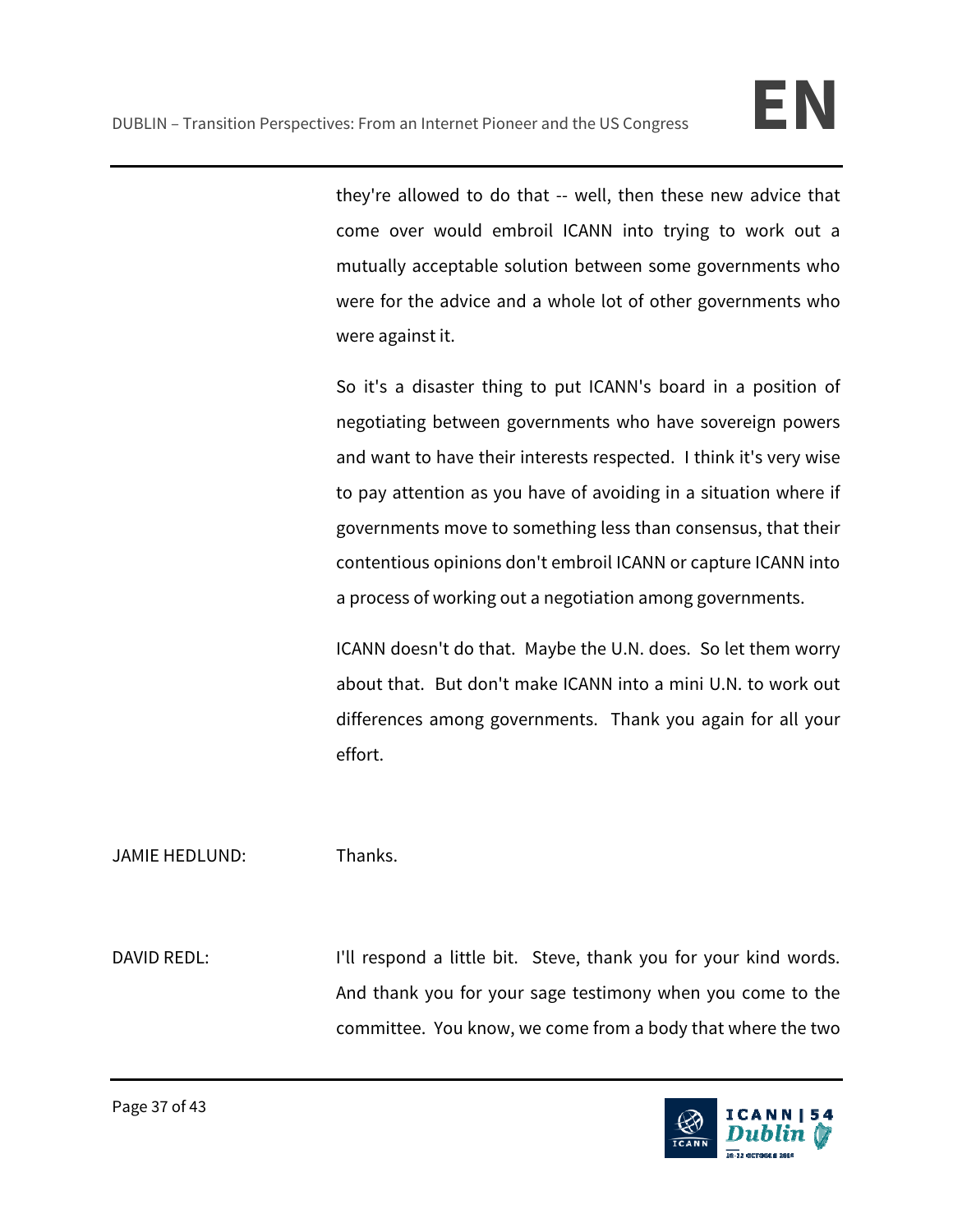sides of an argument fail to reach consensus, we don't get to have any output.

If the House and Senate can't agree on language in a conference, as it turns out, we don't get to put it forward to the President. So we certainly can understand the frustration that that brings, but that process is what we are used to living with.

JAMIE HEDLUND: All right. Last question.

JORDAN CARTER: Hi, my name is Jordan Carter. I'm one of the rapporteurs on the CCWG process. And one of the downsides or upsides of that means you get stuck in a lot of detail, a lot of detail, a lot of meetings.

> And you guys have a very different perspective coming from outside, from a kind of political, governmental context. The question I would find it really interesting to know the answer to is: In observing this process so far and where we've got to, what have you found most surprising in the conclusions that we've reached?

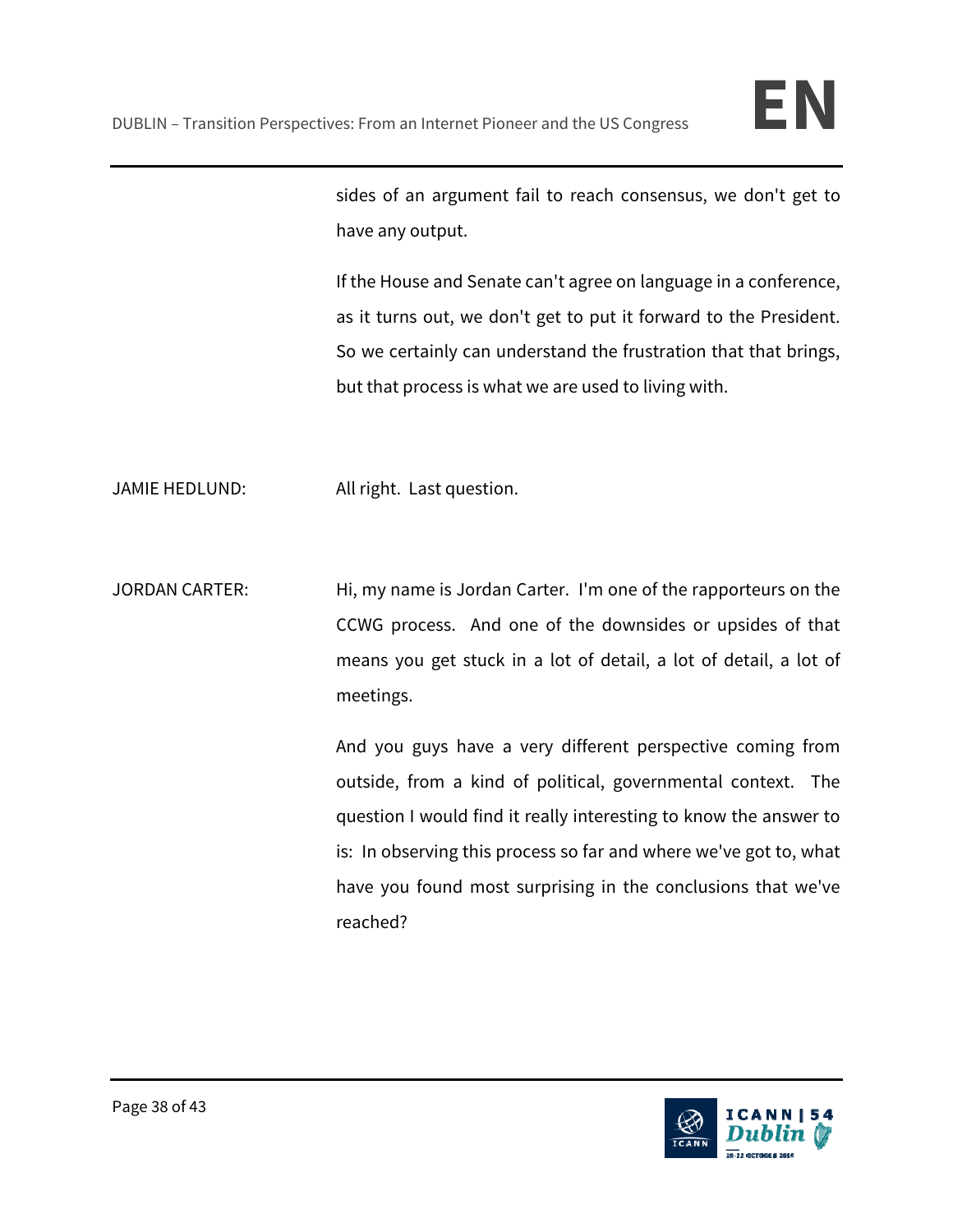DAVID GOLDMAN: So speaking from the high level, not the details, I actually think the whole process has been impressive. The people in this room, you've done an incredible -- you have made so much progress. It's been such a great job. I mean, as we were hearing, we're so, so far along. And I think just -- I don't know.

> The multistakeholder approach is a little overwhelming when you first approach it and to see how well everybody has been able to get there.

> Again, to your description, we're at the high level rather than the details -- and I will avoid getting into details -- I think just the progress has been really impressive.

DAVID REDL: I think for me the most surprising things, we get paid to sit in meetings and work out policy decisions. Most of the people that participate in this process, this is a side gig and in some cases an unpaid side gig. And I think the most impressive thing to me, the most surprising thing, it's a level of passion and a level of involvement from folks that don't necessarily have skin in the game other than being Internet users. I think that's the most surprising thing to me. And it has been throughout my involvement in the ICANN process. This isn't my first ICANN meeting.

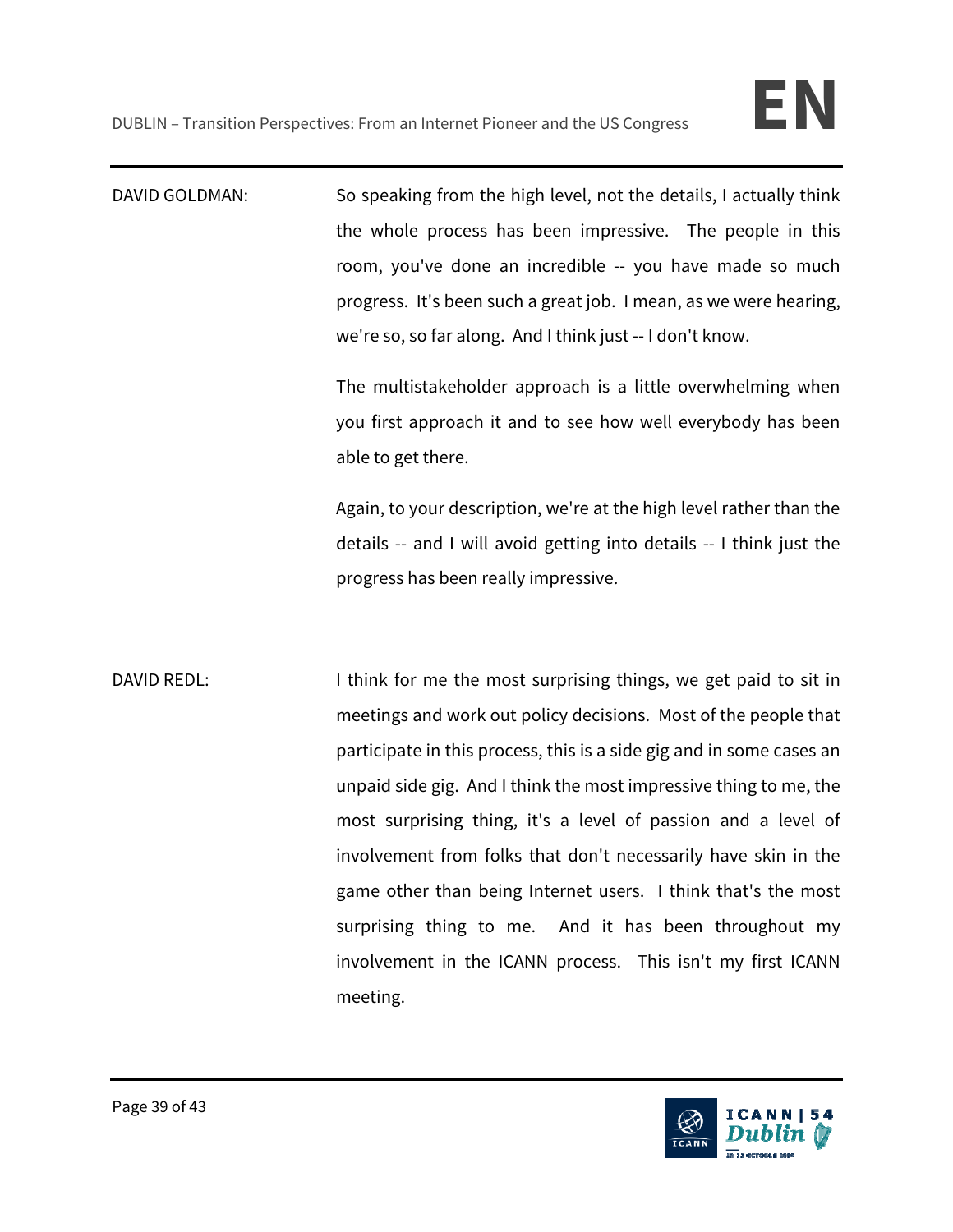And every meeting it seems to be more and more impressive how many people are involved and care and want to be a part of the process. That's the most surprising thing to me.

- JAMIE HEDLUND: All right. Okay. Now, this is really the last question.
- SEBASTIEN BACHOLLET: Thank you. And I think I need to speak in English because even if we have the interpretation, you don't have the headset. Yeah, you can read. But it's not the same thing to use the good tools that we have in this location to have interpretation. And thank you.

Your last word was very interesting because I think we need to take into account in all that the end user, and I am one of them here in this organization. And I think those 3 billion users need to know where we will go and how we will go.

And I have sometimes the impression -- today I have the impression that, sorry, guys, but I don't know what you are - how you organize.

I am not a U.S. citizen. I am not -- a lot of things you are telling us to do, we have trouble to understand why we need to do that

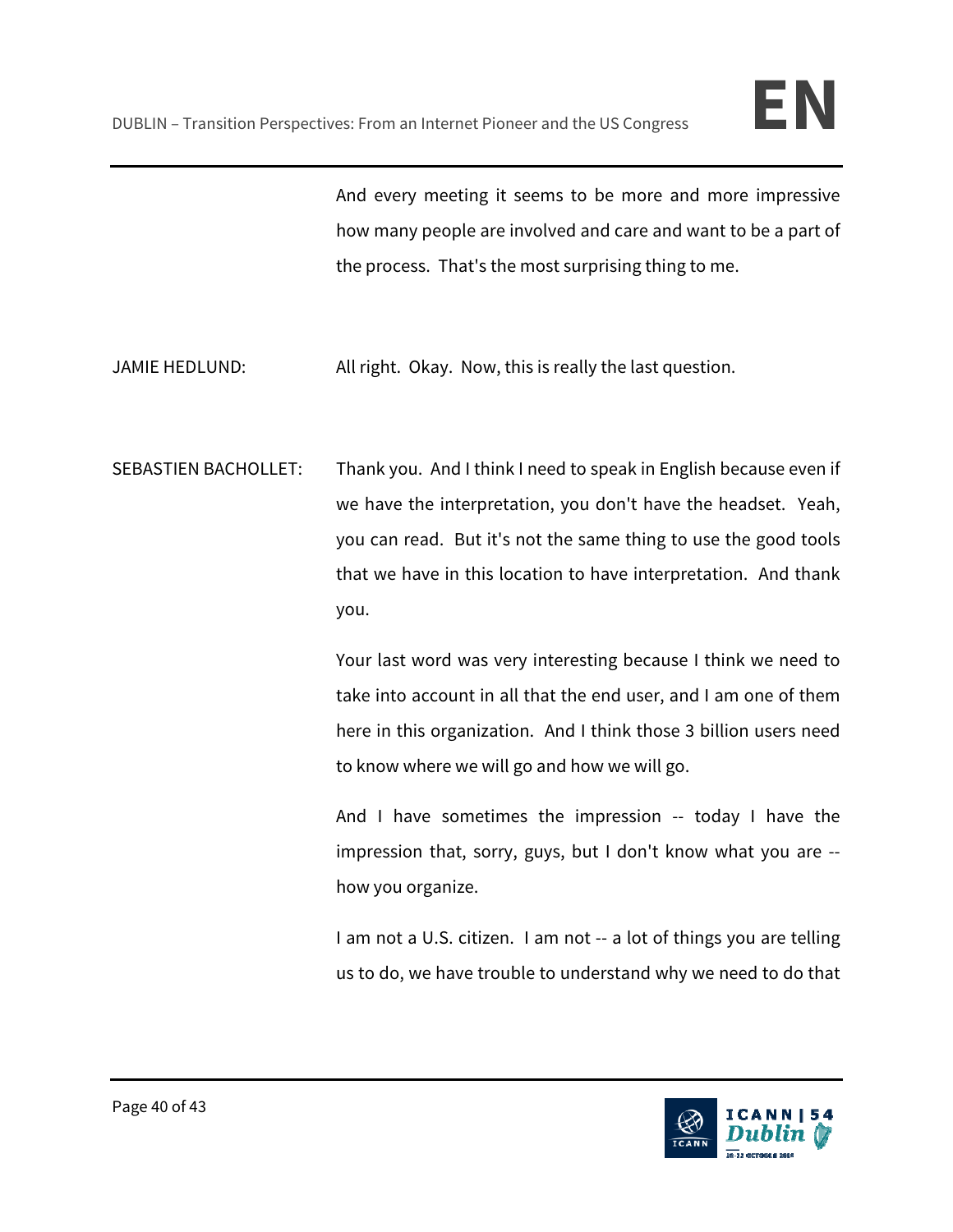because at the end of the day, what is important is that the world agree on what we want to do, okay?

But the last one who will say it to Congress, I was thinking that it was something else. It was a community that need to be agreed on.

My question is how you want to reconcile that because the impression I have here is that you will be the last one, your organization. The Congress will be the last one to have a say. That's my first question.

My second recommendation, you need to talk with the government -- with the GAC because the community working group on accountability will not be the right place to negotiate what the Governmental Advisory Committee has a right to do within this organization. If you have requests, then I hope that you would go to the GAC and they will agree with your requests. Don't ask the end user to be in the middle of that because it's not our role. Thank you.

DAVID REDL: I don't think that any of us seem to believe that Congress has the last say in this. But it is an interesting thing for the worldwide multistakeholder community to get a small vision into the intergovernmental process of the United States because

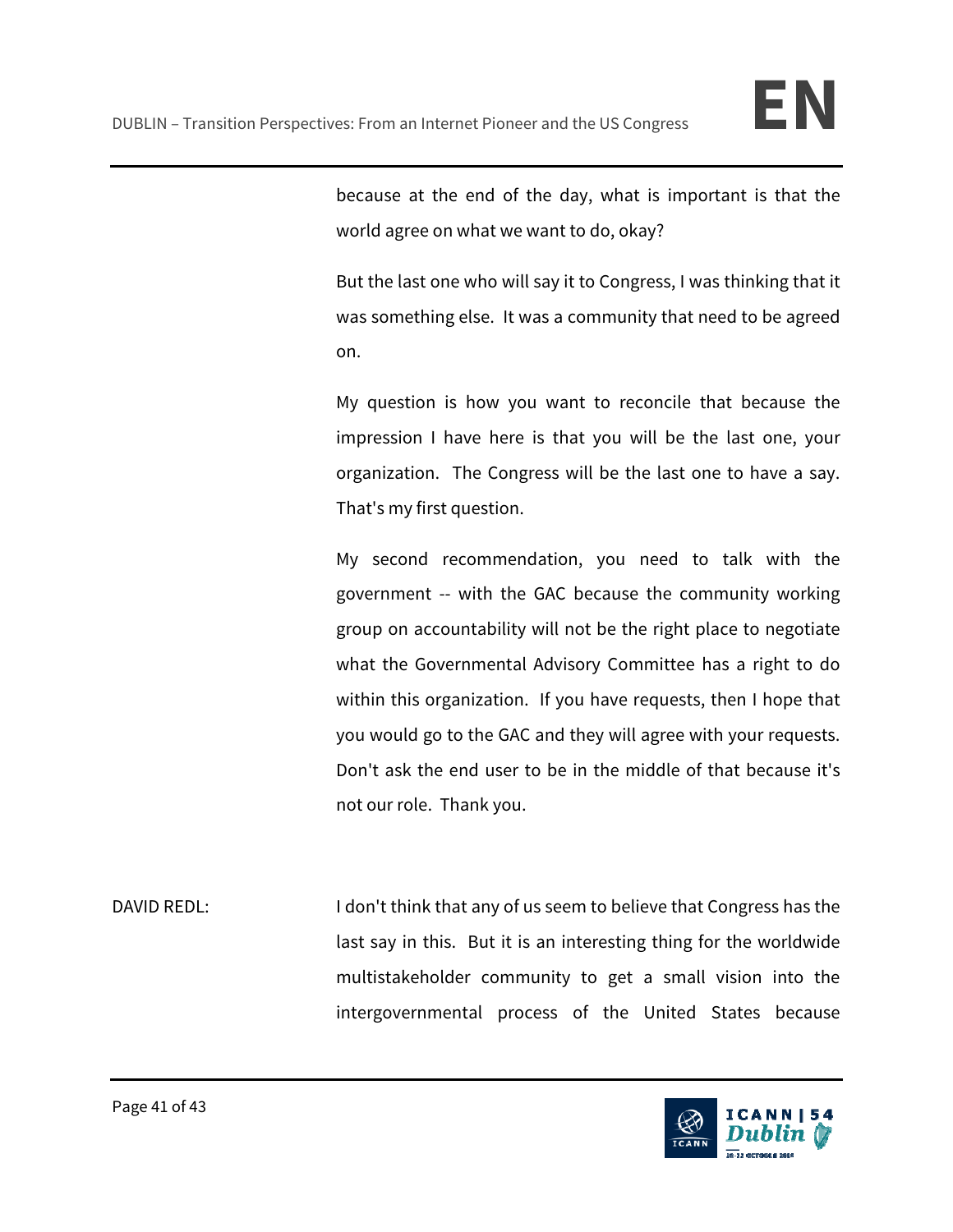ultimately what's happening here is there's a process that's occurring in the multistakeholder system. But there is also an intra-U.S. government process that's going on.

I don't envy him in this role, but Assistant Secretary Strickling is sitting right in between those two processes. And it is a very difficult place to be. And, like I said, I don't think any of us want his job right now. But there is a process he has to go through within our own government that includes being responsive to the authorizing committees on Capitol Hill that ultimately fund his agency.

And so I don't think I would characterize it as the United States Congress having the last say in the multistakeholder system. However, we do have an affirmative oversight role over NTIA. And that has been our role in this process at-large. I think we have been pretty clear -- my members have been pretty clear in reiterating that whenever we have a hearing, that our job is to oversee NTIA. And NTIA's job is to be the multistakeholder representative at these events.

I don't for one want to be the one to represent the U.S. government in the multistakeholder system. I don't think that would necessarily be the most productive use of my time. But being here to make sure that we are seen and heard as a part of this decision is absolutely a part of what we do.